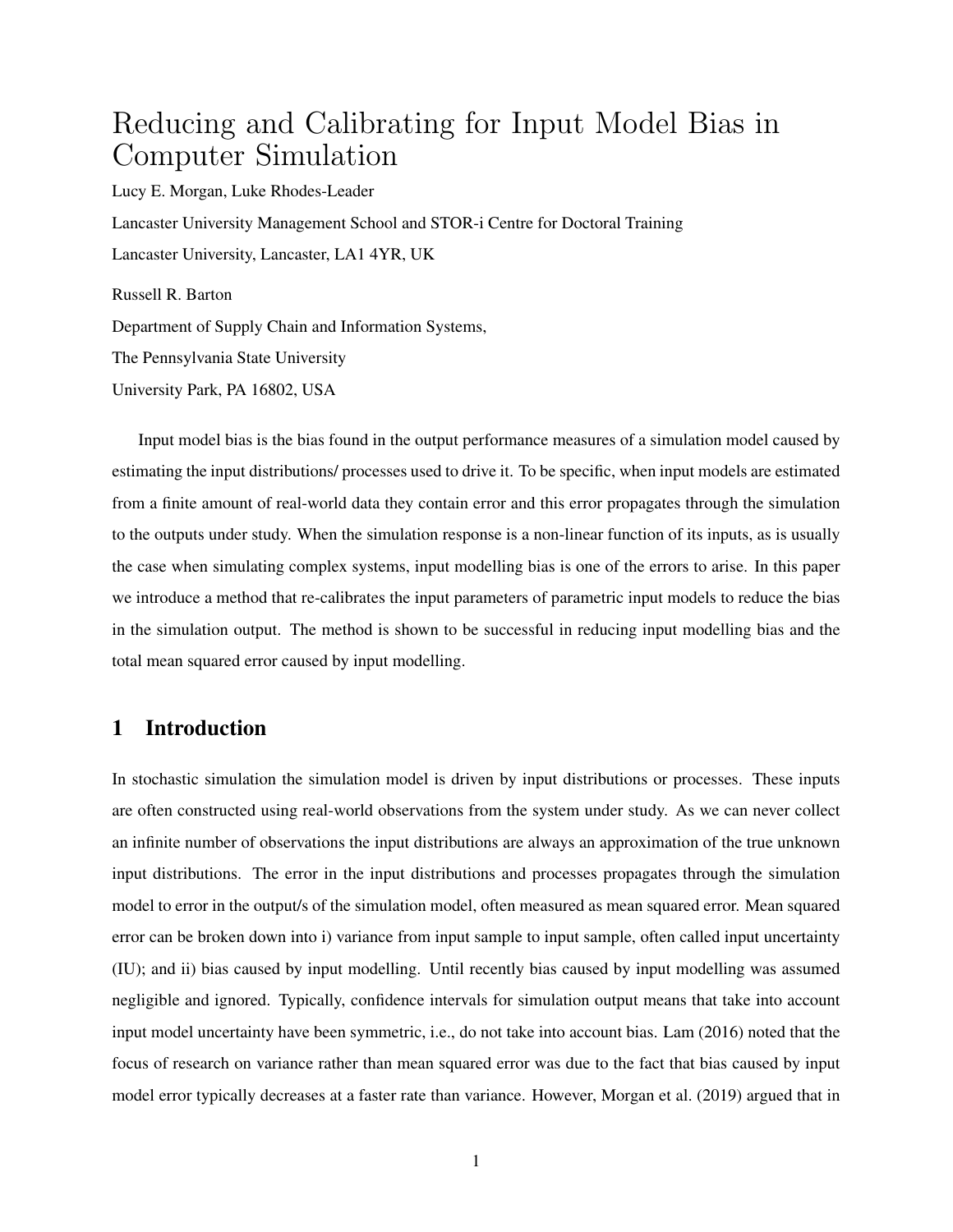the cases where input uncertainty is of most interest, i.e. when the amount of real-world data available is small, there is no way to say whether bias is irrelevant. Bias can still be large for finite sample size *m* even though it decreases faster than input uncertainty as  $m \to \infty$ .

For a non-linear function  $\eta(\cdot)$  and a mean-unbiased estimator  $\hat{\theta}$  of a parameter  $\theta$ , the composite estimator  $\eta(\hat{\theta})$  will likely not be a mean-unbiased estimator of  $\eta(\theta)$ . For example, by Jensen's inequality, if  $\eta(\cdot)$  is a convex function, uncertainty in  $\hat{\theta}$  will introduce positive bias in  $\eta(\hat{\theta})$ , while if  $\eta(\cdot)$  is concave, uncertainty in  $\hat{\theta}$  will result in negative bias for  $\eta(\hat{\theta})$ . The bias depends both on the sampling distribution of the estimator and on the transform, and can be quite involved to calculate in general. In the context of simulation the output is typically a nonlinear function of the input parameters, and intrinsic simulation uncertainty further complicates the bias estimation. Approaches to estimating bias caused by input modelling are summarised by [Morgan et al.](#page-21-1) [\(2019\)](#page-21-1).

In this paper we seek ways to bias the input parameter estimates to reduce bias in the simulation output. Our concern is not with the error in the parameters themselves but the impact on simulation output error. Given an estimate of the bias caused by input modelling, this paper provides a method to attain an expected value of simulation output equal to the bias-corrected value. The method adjusts the input parameter vector used to drive the simulation by the smallest possible amount (Euclidean metric) to achieve this result. Correction of the input parameters leads naturally to a sequential approach to reducing the bias in the simulation output. This could be thought of as calibrating the input parameters to account for input modelling error. We consider only parametric input distributions. While we assume that the initial parameter estimates are constructed via maximum likelihood, other estimators could be accommodated by the method.

Our overall objective is to reduce the mean squared error (MSE) of one or more simulation outputs, typically expected values of system performance measures. Of course, the method used to adjust input parameter bias must minimize additional variance, or the resulting MSE will not be decreased. By constraining the re-calibrated input parameters to be as close as possible to the original estimates, we hope that any potential addition to the input uncertainty will be small, and that we will observe an overall decrease in MSE. Our computational study shows this to be the case.

Adjustment of input parameters to achieve reduced MSE for simulation output is important in two settings. First, when the simulation model is a submodel of some larger simulation under study, then the re-calibrated input parameters can be used to drive the submodel in studies on the larger system. This will be useful where input parameters and/or structural aspects of other parts of the simulation are being designed or studied. Second, the magnitude of the bias adjustment will serve as an indicator of the most bias sensitive input distribution components. This can focus efforts on input model refinement and additional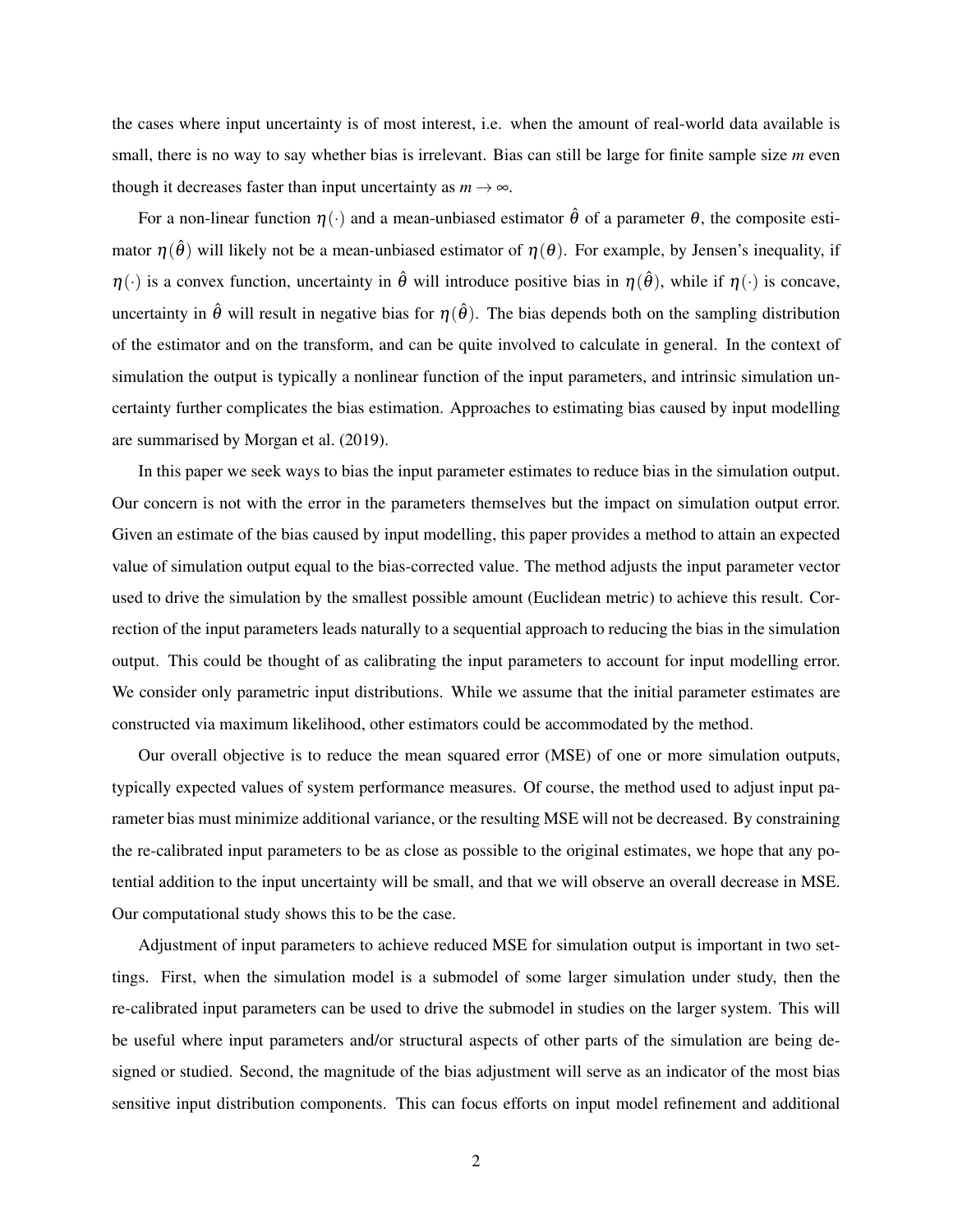data collection.

The remainder of the paper is organized as follows. Prior work in bias identification and reduction in the simulation setting is reviewed in Section [2.](#page-2-0) This is followed by the description of the proposed bias reduction methodology in Section [3.](#page-3-0) In Section [4](#page-10-0) the performance of the method is then explored in two settings: a simple M/M/1/K queue, and a stochastic activity network. The final section discusses the performance results and potential uses of this bias-adjustment strategy.

## <span id="page-2-0"></span>2 Background

To date, estimating bias caused by input modelling has received little attention in the field of stochastic simulation. This is in part due to the fact that bias caused by input modelling is known to reduce quicker than input uncertainty (IU) as the amount of input data increases. But note that the exact cases where input modelling error is of most concern are the cases where there is a limited amount of input data, and in such cases little can be said about the relative size of bias caused by input modelling compared to IU. [Morgan](#page-21-1) [et al.](#page-21-1) [\(2019\)](#page-21-1) present a delta method approach to estimating the bias caused by input modelling alongside a test with controlled power for detecting when bias caused by input modelling is of relevant size. They recognise that when bias is small it can be hard to estimate accurately, but relatively small effort is required to conclude whether it is significantly different to zero.

[Reichert and Schuwirth](#page-21-2) [\(2012\)](#page-21-2) discuss bias in the output of a model caused by error in its input models. They present a Bayesian approach to quantifying bias and calibrating input parameters using multi-objective model calibration techniques, but only consider deterministic models, without the presence of simulation noise. [Kennedy and O'Hagan](#page-21-3) [\(2001\)](#page-21-3) also present a Bayesian method for calibrating the input parameters of deterministic models that accounts for the possible uncertainties in the parameter estimates. In addition both papers consider bias in the model output caused by using a simplified model of a real-world system, otherwise known as model error. We do not discuss model error in this paper and instead assume that any model under consideration is of high enough fidelity to accurately represent the system of interest.

Other standard methods for bias estimation are the jackknife and the bootstrap [\(Efron,](#page-21-4) [1982\)](#page-21-4). Most uses of these estimators have assumed the population parameter of interest can be observed without noise. This is most often not the case in simulation experiments. [Withers and Nadarajah](#page-22-0) [\(2014\)](#page-22-0) compare the computational efficiency of the delta method, bootstrap and jackknife bias estimates in a scenario without simulation noise. With the addition of simulation noise efficiency of the method of choice is even more important.

In this paper our contribution is not to provide a new estimator of bias caused by input modelling, but to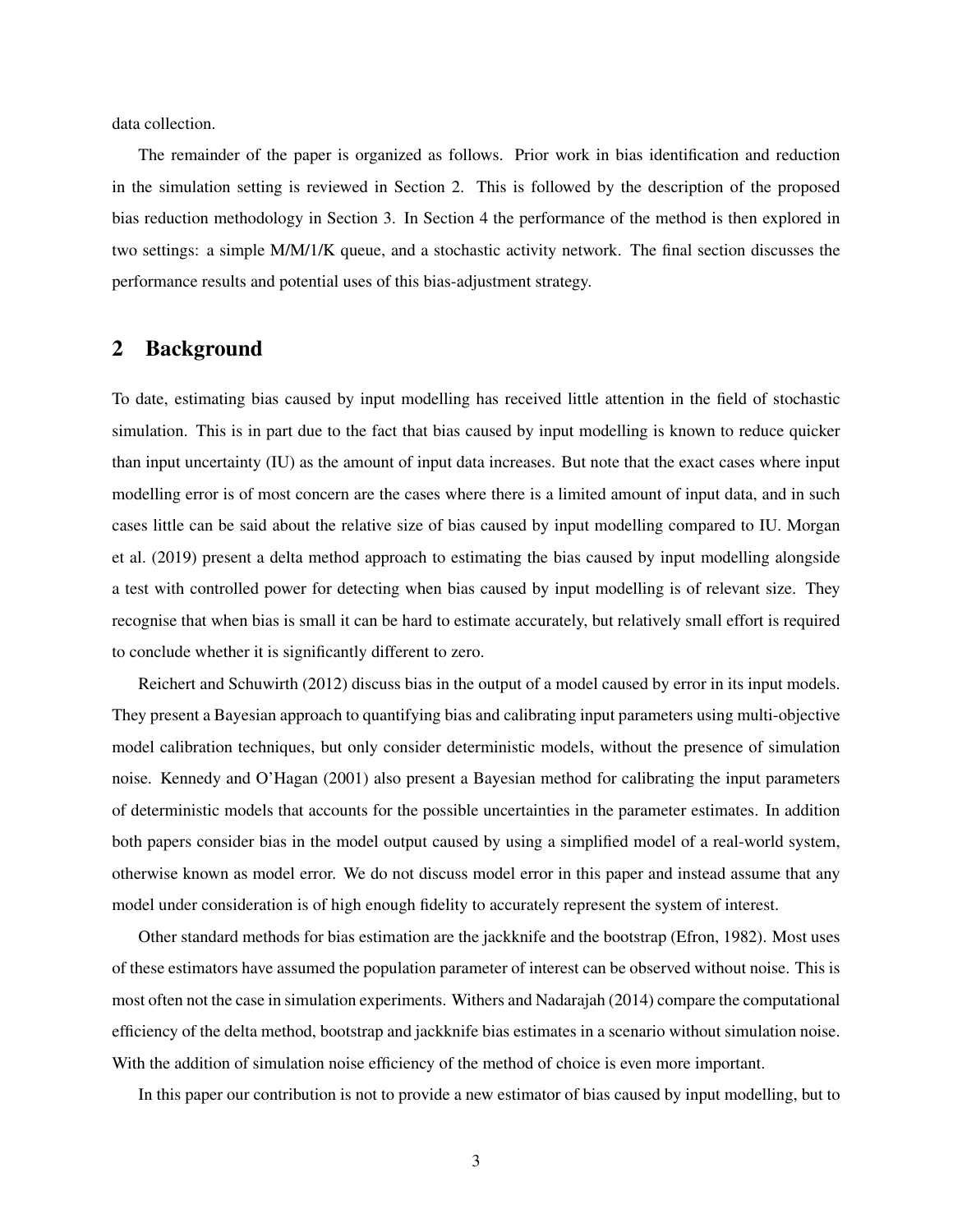reduce this form of bias and re-calibrate the parameters of the input models used to drive the simulation. We will therefore focus on a single estimator of bias caused by input modelling throughout the paper. That is, within our evaluation, when the true simulation response  $\eta(\cdot)$  is unknown, we use the bootstrap estimator of bias caused by input modelling. This estimator is intuitive and easy to calculate. In Section [3](#page-3-0) the bootstrap estimator of bias is introduced.

Estimation of bias caused by input modelling falls within the larger field of input modelling error quantification. Within this field the majority of publications focus on estimating the IU variance. See [Barton](#page-20-0) [\(2012\)](#page-20-0), [Song et al.](#page-21-5) [\(2014\)](#page-21-5) and references therein for a discussion of methods on quantifying IU variance in systems with stationary input models.

The bias correction method introduced in this paper uses sequential quadratic programming (SQP) to simualtaneously correct bias caused by input modelling and the input parameters driving the simulation model. See [Nocedal and Wright](#page-21-6) [\(2006b\)](#page-21-6) for an introduction to sequential quadratic programming.

## <span id="page-3-0"></span>3 Methodology

The general set up in stochastic simulation is for a simulation model to take a set of input distributions, *F*, and system parameters, x, and to output a performance measure/ measures of interest *Y* . In this paper we assume that there are *L* known parametric input distributions,  $\{F_1, F_2, \ldots, F_L\}$ , with  $P \ge L$  true, but unknown, input parameters  $\boldsymbol{\theta}^c = \{\theta_1^c, \theta_2^c, \dots, \theta_p^c\}$ . In this paper we assume we have observations collected from the system of interest with which to estimate the input parameters of the *L* input distributions. Let *m<sup>l</sup>* denote the number of observations collected from the *l th* input distribution, we will use maximum likelihood estimation to estimate the parameters of the model. Repeating this for input models  $l = 1, 2, ..., L$  we gain  $\theta^{mle} =$  $\{\boldsymbol{\theta}_1^{mle}, \boldsymbol{\theta}_2^{mle}, \dots, \boldsymbol{\theta}_L^{mle}\}$ . From hereon we will assume that an equal number of observations *m* is collected from each input distribution  $m = m_1 = m_2 = \cdots = m_L$ , but note that this is for notational convenience and the following methods generalise to unequal numbers of observations. Since the observations are collected by observing a real-world system there will always be constraints that limit the number of observations that can be collected, for example a study may be limited by time or the cost of data collection. The number of observations *m* will therefore always be finite, and the estimate input parameters, θ *mle* will be approximate. By using θ *mle* to drive a simulation experiment the error arising from their estimation passes through the simulation to the output performance measures of interest. This form of error is known as input modelling error and can be broken down into the variance in the simulation response caused by input modelling, IU, and bias caused by input modelling, which is the subject of this paper.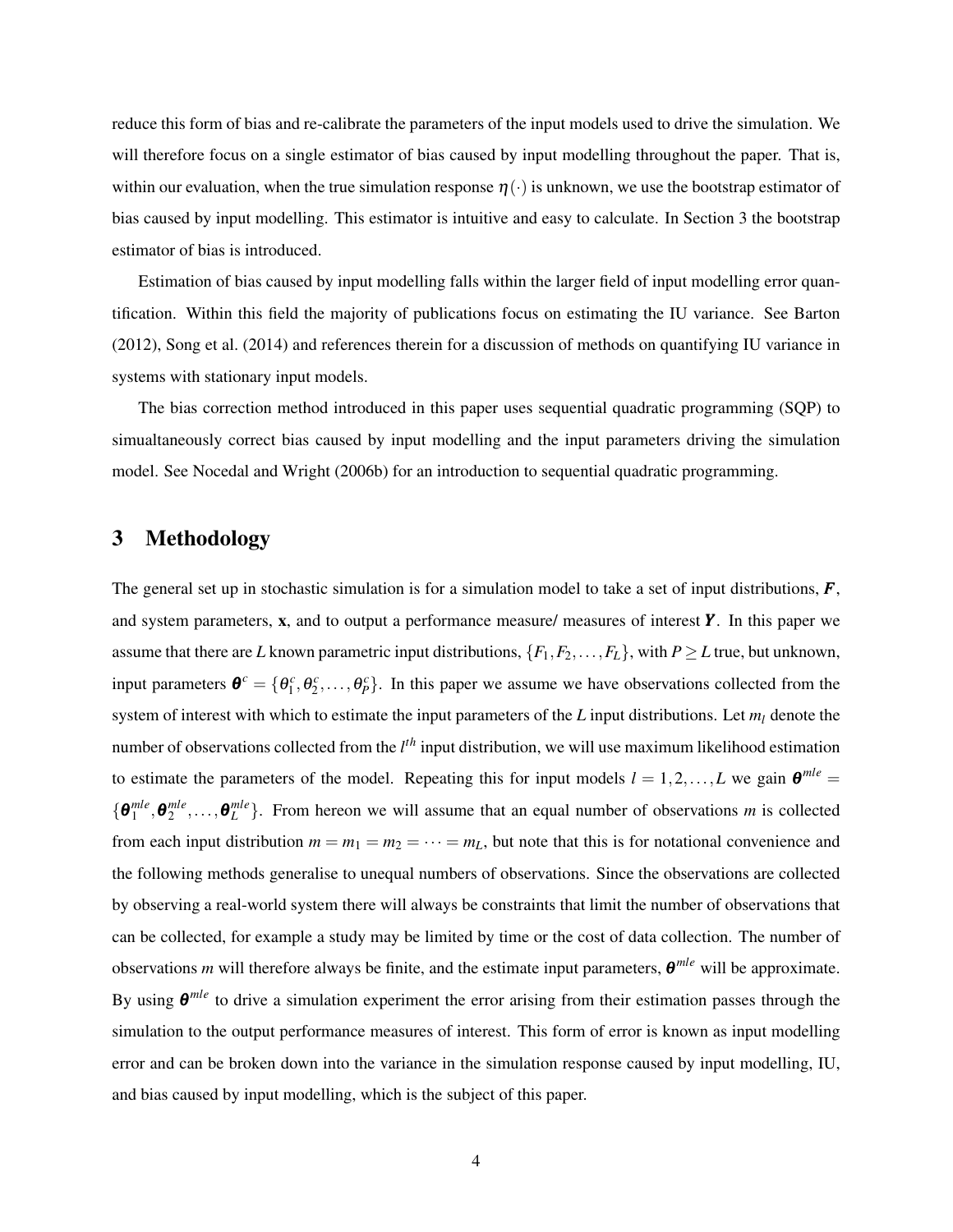To define bias caused by input modelling we first introduce some standard notation for the simulation output. We consider the simulation output to be the expected value of some performance measure i.e. an aggregate measure of long-run system performance over a large number of replications, *n*. Let us denote the simulation output in replication *j* at a chosen set of input parameters  $\theta$  by

<span id="page-4-0"></span>
$$
Y_j(\boldsymbol{\theta}; \mathbf{x}) = \eta(\boldsymbol{\theta}; \mathbf{x}) + \varepsilon_j \tag{1}
$$

where  $\eta(\cdot)$  is the expected value of the simulation response, x are system parameters (e.g. number of servers or queueing discipline), and  $\varepsilon_j$  is a mean 0 random variable with finite variance,  $\sigma^2$ , that represents the simulation noise. Here we assume that  $\varepsilon_j$  is not a function of the parameters  $\theta$  and x. Note that in reality this is unlikely to be correct, but within our method we make large deviations from the original parameter estimates, θ *mle*, unattractive, and would therefore expect the simulation variance to vary minimally. For ease of exposition we now drop the system parameters x from our notation; we will return to discuss them further in Section [6.](#page-19-0) After *n* replications of the simulation given input parameters  $\theta$ , we denote the average output by  $\bar{Y}_{\theta}$ .

In the context of simulation within Equation [\(1\)](#page-4-0) there are usually two unknowns:  $\theta^c$  the true but unknown input distribution parameters, and  $\eta(\cdot)$  the expected simulation response. In this paper we are interested in the bias caused by input modelling which describes how far, on average, our simulation response is from the real-world performance given the error that arises from estimating the input models, [\(Morgan](#page-21-1) [et al.,](#page-21-1) [2019\)](#page-21-1). Bias caused by input modelling is defined by

$$
\beta = \mathbb{E}[\eta(\boldsymbol{\theta}^{mle})] - \eta(\boldsymbol{\theta}^c),
$$
\n(2)

where the expectation is with respect to the distribution of  $\theta^{mle}$ . Unfortunately when  $\eta(\cdot)$  and/ or  $\theta^c$  are unknown we cannot directly observe  $\beta$ , and in practice work with estimates,  $\hat{\beta}$ , calculated from the output of the simulation. When the simulation response is unknown the bias,  $\hat{\beta}$ , is estimated in the presence of simulation noise.

There are several bias estimators that can be used to estimate the bias caused by input modelling. In Section [2](#page-2-0) we introduced the idea of the bootstrap, the jackknife and the delta estimates of bias. Note that our method for the reduction of bias caused by input modelling by recalibrating the simulation input parameters can be used with any estimate of bias caused by input modelling. In Section [4](#page-10-0) when we come to evaluate our method we work with the bootstrap estimate of bias and now provide details on the method.

The bootstrap estimate of bias is easy to use in practice and intuitive. To calculate it we take *B* samples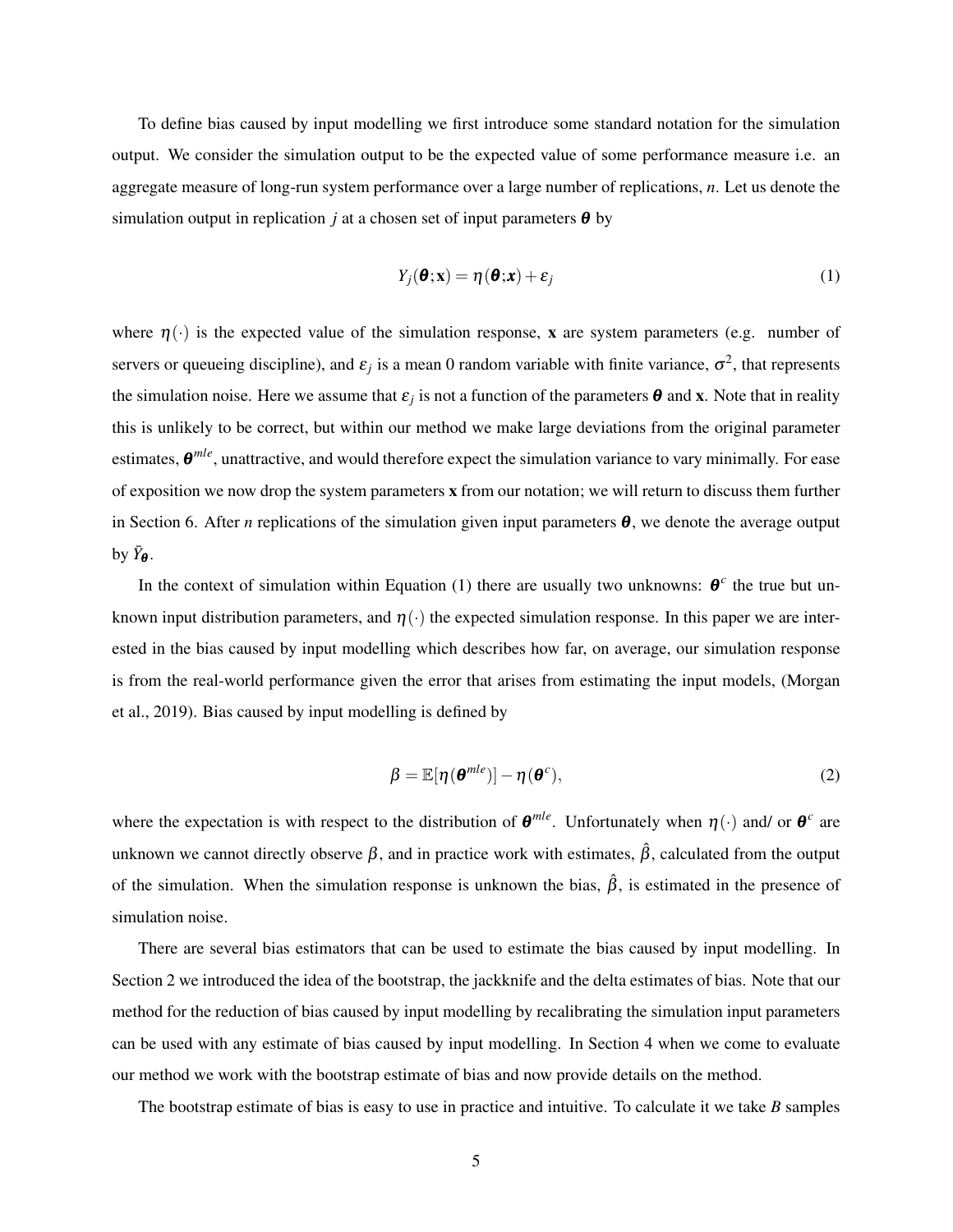of size *m*, with replacement, from our original observed data. Given the *B* data sets we re-estimate the input parameters giving bootstrap estimates denoted here by  $\boldsymbol{\theta}_b^*$ , for  $b = 1, 2, ..., B$ . For each set of bootstrap input parameters  $\bm{\theta}_b^{\star}$  we then complete *n* runs of the simulation to evaluate  $\bar{Y}_{\bm{\theta}_b^{\star}}$ , and  $\bar{\bar{Y}}$  where

$$
\bar{Y}_{\boldsymbol{\theta}_b^{\star}} = \frac{1}{n} \sum_{j=1}^n Y_j(\boldsymbol{\theta}_b^{\star})
$$

$$
\bar{\bar{Y}} = \frac{1}{B} \sum_{i=1}^B \bar{Y}_{\boldsymbol{\theta}_b^{\star}}.
$$

The bootstrap estimate of bias is then

$$
\hat{\beta} = \bar{\bar{Y}} - \bar{Y}_{\pmb{\theta}^{mle}}.
$$

All bootstrap estimators work from the idea that the relationship between the true input parameters,  $\theta^c$ , and the MLEs, θ *mle*, is approximately equivalent to the relationship between the MLEs, θ *mle*, and the bootstrap estimates,  $\theta^*$ . In the case of bias we are assuming that if we had infinite simulation effort available so that we could effectively observe  $\eta(\cdot)$  without any simulation noise, that the difference between the simulation output at  $\theta^c$  compared to  $\theta^{mle}$  would be approximately equal to the difference between the simulation output at  $\boldsymbol{\theta}^{mle}$  compared to  $\boldsymbol{\theta}^*$ . That is

$$
\mathbb{E}[\eta(\boldsymbol{\theta}^{mle})] - \eta(\boldsymbol{\theta}^{c}) = \mathbb{E}[\eta(\boldsymbol{\theta}^{mle})|\boldsymbol{\theta}^{c}] - \eta(\boldsymbol{\theta}^{c}) \approx \mathbb{E}[\eta(\boldsymbol{\theta}^{*})|\boldsymbol{\theta}^{mle}] - \mathbb{E}[\eta(\boldsymbol{\theta}^{mle})|\boldsymbol{\theta}^{c}].
$$

We now describe the formulation of our method for input bias reduction by input parameter re-calibration. Note that this formulation is not dependent on the type of bias estimate used.

#### 3.1 Problem Formulation

We aim to adjust the input parameters of the simulation model,  $\theta$ , to correct for the input modelling bias, whilst causing minimal deviation from  $θ^{mle}$ . Recall that  $θ^{mle}$  are data-driven estimates, and often have statistically advantageous properties as *m* gets large such as unbiasedness and consistency with respect to θ *c* , we therefore would like our bias-corrected parameters to stay as close as possible to θ *mle*. To take this into account we solve the following optimisation model:

<span id="page-5-1"></span><span id="page-5-0"></span>
$$
\min_{\boldsymbol{\theta}} \|\boldsymbol{\theta} - \boldsymbol{\theta}^{mle}\|^2 \tag{3}
$$

subject to  $\bar{Y}_{\theta} = \bar{Y}_{\theta^{mle}} - \hat{\beta} = 2\bar{Y}_{\theta^{mle}} - \bar{\bar{Y}}$  $\bar{\bar{Y}}$ . (4)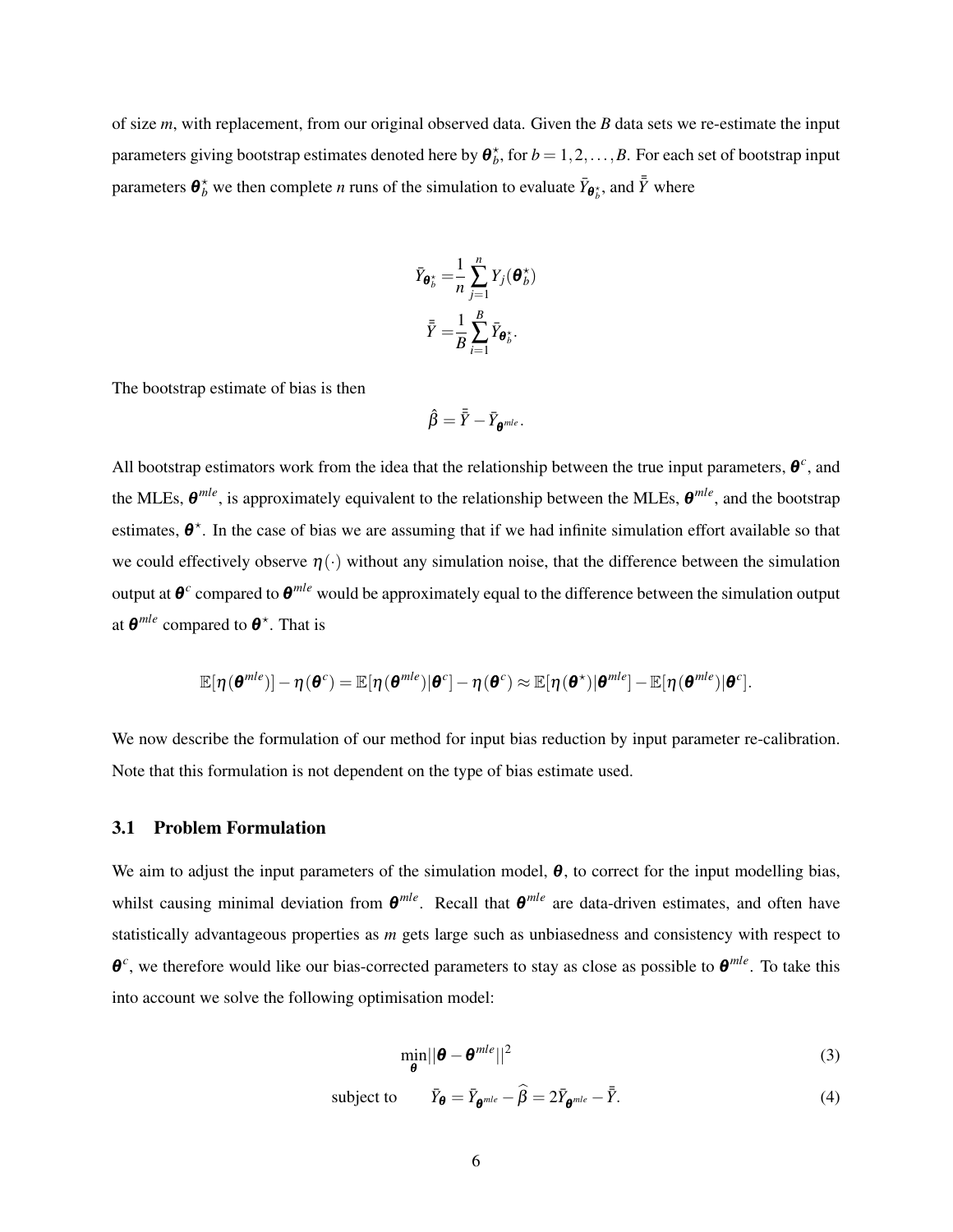where  $\bar{Y}_{\theta^{mle}} - \hat{\beta} = 2\bar{Y}_{\theta^{mle}} - \bar{\bar{Y}}$  is the bias-corrected simulation output. The optimal solution of this quadratic program is the set of input parameters that correct for the estimated bias whilst minimising the necessary change to the data-based estimates (MLEs). Whilst the objective function is quadratic, constraint [\(4\)](#page-5-0) is likely to be a non-linear function. Thus, we propose using a sequential quadratic programming solution approach.

## <span id="page-6-0"></span>3.2 Formulation of the Sequential Quadratic Program

Sequential Quadratic Programming (SQP) uses a sequence of sub-problems to produce a solution by approximating an optimisation problem with a quadratic program. The objective function is approximated locally by a quadratic function about the current iterate, whilst the constraints are linearised. The solution to the sub-problem is used as the next incumbent solution. In solving the problem we set the initial solution to be  $\boldsymbol{\theta}^1 = \boldsymbol{\theta}^{mle}$ .

To set up the SQP sub-problem, constraint [\(4\)](#page-5-0) must be linearised. For this, we use a first-order Taylor series expansion of the simulation response. At the  $k<sup>th</sup>$  iteration, this is

<span id="page-6-1"></span>
$$
m(\boldsymbol{\theta};\boldsymbol{\theta}^k) = m(\boldsymbol{\theta}^k) + \nabla m(\boldsymbol{\theta}^k)^T (\boldsymbol{\theta} - \boldsymbol{\theta}^k).
$$
 (5)

When the simulation response,  $\eta(\cdot)$ , is unknown,  $m(\theta^k) = \bar{Y}_{\theta^k}$ , and is calculated by running *n* replications of the simulation with  $\theta^k$ . To estimate the gradient term,  $\nabla m(\theta^k)$ , we use the internal estimator proposed by [Wieland and Schmeiser](#page-21-7) [\(2006\)](#page-21-7) and used for input uncertainty quantification by [Lin et al.](#page-21-8) [\(2015\)](#page-21-8). This method for gradient estimation requires no further simulation effort than the replications required to calculate  $\bar{Y}_{\theta^k}$ . Consider a simulation model with a single stationary Poisson input process, i.e. a system where inter-arrival times can be assumed to be exponentially distributed with some unknown rate  $\lambda^c$ . Using observations from the real-world system we can approximate  $\lambda^c$  using the MLE,  $\lambda^{mle}$ . Within the simulation random inter-arrival times are generated from *A* ∼ Exp(λ *mle*) and these random observations can then be used to re-estimate the MLE of the input model that generated them. Let us denote this estimate by  $\bar{\lambda}$ . Note that  $\mathbb{E}(\bar{\lambda}) = \lambda^{mle}$  as  $\lambda^{mle}$  was used to generate the observations. After *n* replications of the simulation this process results in *n* paired observations,  $(Y_j, \bar{\lambda}_j)$  for  $j = 1, 2, ..., n$ , which can be assumed to be dependent as the simulation output, *Y*, is likely to depend on the input models that drove it. If in addition we assume the joint distribution of the paired observations to be bivariate normal then

$$
\mathbb{E}[Y_j(\lambda^{mle})|\bar{\lambda}_j] = \eta(\lambda^{mle}) + \Sigma_{Y\bar{\lambda}}\Sigma_{\bar{\lambda}\bar{\lambda}}^{-1}(\bar{\lambda}_j - \lambda^{mle}) = \psi_0 + \psi_1\bar{\lambda}_j
$$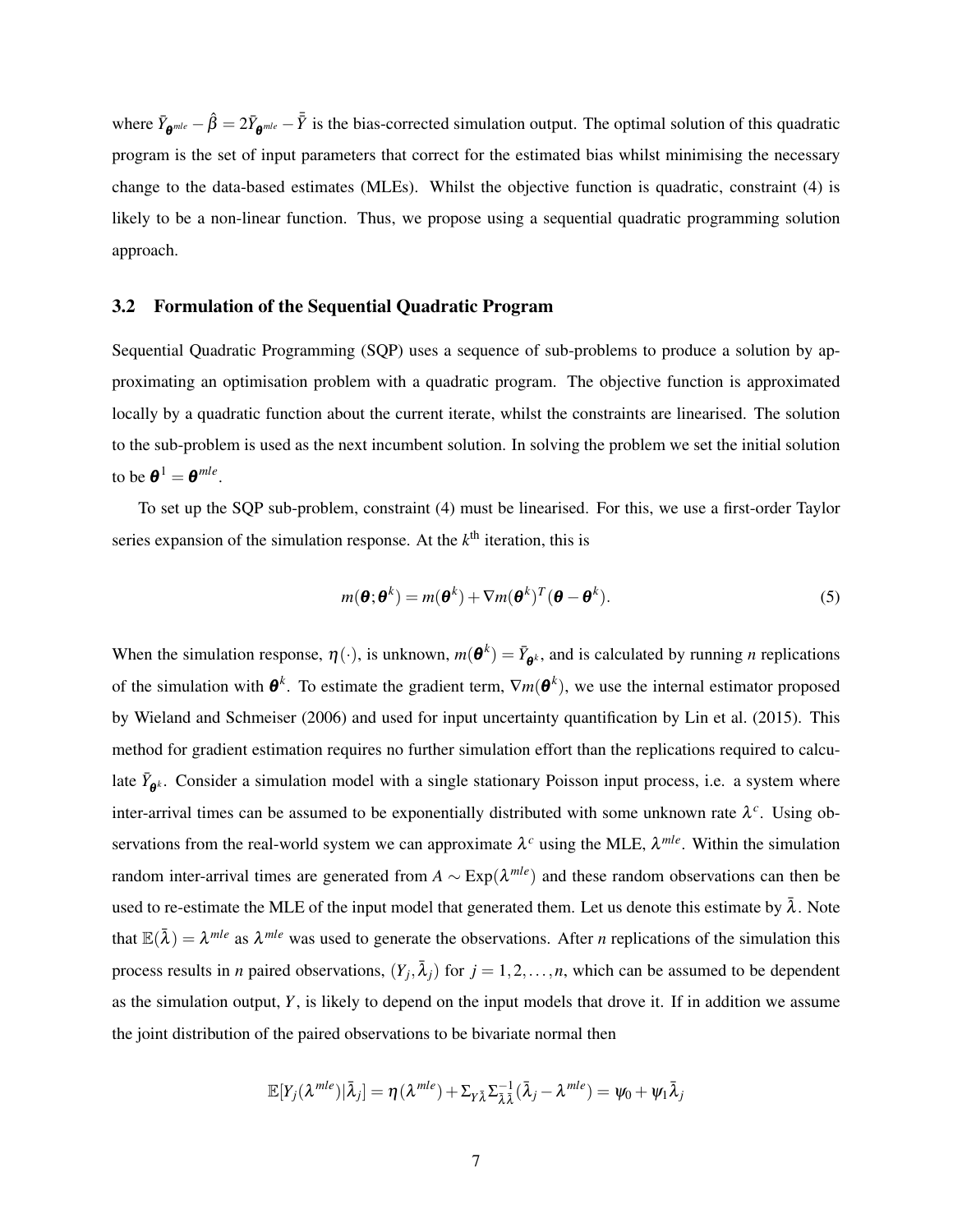where  $\Sigma_{Y\bar{\lambda}}$  is the covariance between  $Y_j$  and  $\bar{\lambda}_j$  and  $\Sigma_{\bar{\lambda}\bar{\lambda}}$  is the variance of  $\bar{\lambda}_j$ . Using this model the gradient estimated at  $\lambda^{mle}$ , is equal to  $\psi_1 = \sum_{Y \bar{\lambda}} \sum_{\bar{\lambda}}^{-1}$ , which can easily be estimated using least squares. For simulation models with multiple input distributions this method can be extended using the assumption that the joint distribution of the simulation output and input model parameters is multivariate normal. In this case the gradient,  $∇m(\theta^k)$ , can again be estimated easily using least squares.

The SQP is a sequential algorithm where the solution in step  $k$ , the step,  $p^k$ , is found by solving the following quadratic program:

<span id="page-7-0"></span>
$$
\min_{\mathbf{p}} ||(\boldsymbol{\theta}^k + \mathbf{p}) - \boldsymbol{\theta}^{mle}||^2
$$
 (6)

subject to  $m(\boldsymbol{\theta}^k) + \nabla m(\boldsymbol{\theta}^k)^T \mathbf{p} = 2 \bar{Y}_{\boldsymbol{\theta}^{mle}} - \bar{\bar{Y}}$  $\bar{\bar{Y}}$ . (7)

THEOREM 3.1. *The optimal solution to the SQP is*

$$
\mathbf{p}^{k} = \left(\frac{(2\bar{Y}_{\boldsymbol{\theta}^{mle}} - \bar{\bar{Y}} - m(\boldsymbol{\theta}^{k}))+\nabla m(\boldsymbol{\theta}^{k})^{T}(\boldsymbol{\theta}^{k} - \boldsymbol{\theta}^{mle})}{\|\nabla m(\boldsymbol{\theta}^{k})\|^{2}}\right) \nabla m(\boldsymbol{\theta}^{k}) - (\boldsymbol{\theta}^{k} - \boldsymbol{\theta}^{mle}),
$$
\n(8)

*Proof.* Proof of Theorem [A.1](#page-22-1) The proof that [\(17\)](#page-22-2) satisfies the first order Karush-Kuhn-Tucker (KKT) conditions is presented in the accompanying online supplement.  $\Box$ 

This analytical solution removes the need for a complex optimisation algorithm at each step. On solving [\(17\)](#page-22-2) the set of input parameters is:

$$
\boldsymbol{\theta}^{k+1} = \boldsymbol{\theta}^k + \mathbf{p}^k. \tag{9}
$$

At each step in the algorithm, a new experiment is performed to estimate the simulation output and its gradient at the new position,  $\boldsymbol{\theta}^{k+1}$ . This process continues iteratively until some stopping criterion is met. We denote the total number of iterations until the stopping rule is satisfied by *K*. One choice of stopping criterion is to continue iterations of the SQP until the simulation output in iterate  $k$ ,  $\bar{Y}_{\theta^k}$ , falls within an approximate 95% confidence interval of the bias corrected target,  $2\bar{Y}_{\theta^{mle}} - \bar{\bar{Y}}$ . Conditional on the observed data  $\bar{Y}_{\theta^{mle}}$  is constant thus the confidence interval is calculated using the output values of the *B* bootstrap simulation experiments  $\{\bar{Y}_1,\bar{Y}_2,\ldots,\bar{Y}_B\}$ . Under the assumption that  $\bar{\bar{Y}}$  is approximately normally distributed we have

<span id="page-7-1"></span>
$$
(2\bar{Y}_{\theta^{mle}} - \bar{\bar{Y}}) \pm t_{B-1,0.975} \frac{s}{\sqrt{B}}
$$
 (10)

where  $s^2 = 1/(B-1) \sum_{i=1}^B (\bar{Y}_i - \bar{\bar{Y}})$ . In using this stopping rule, when the output of the nominal experiment  $\bar{Y}_{\theta^{mle}}$  falls within a 95% confidence interval of  $2\bar{Y}_{\theta^{mle}} - \bar{\bar{Y}}$  no iterations of the SQP will be completed. In other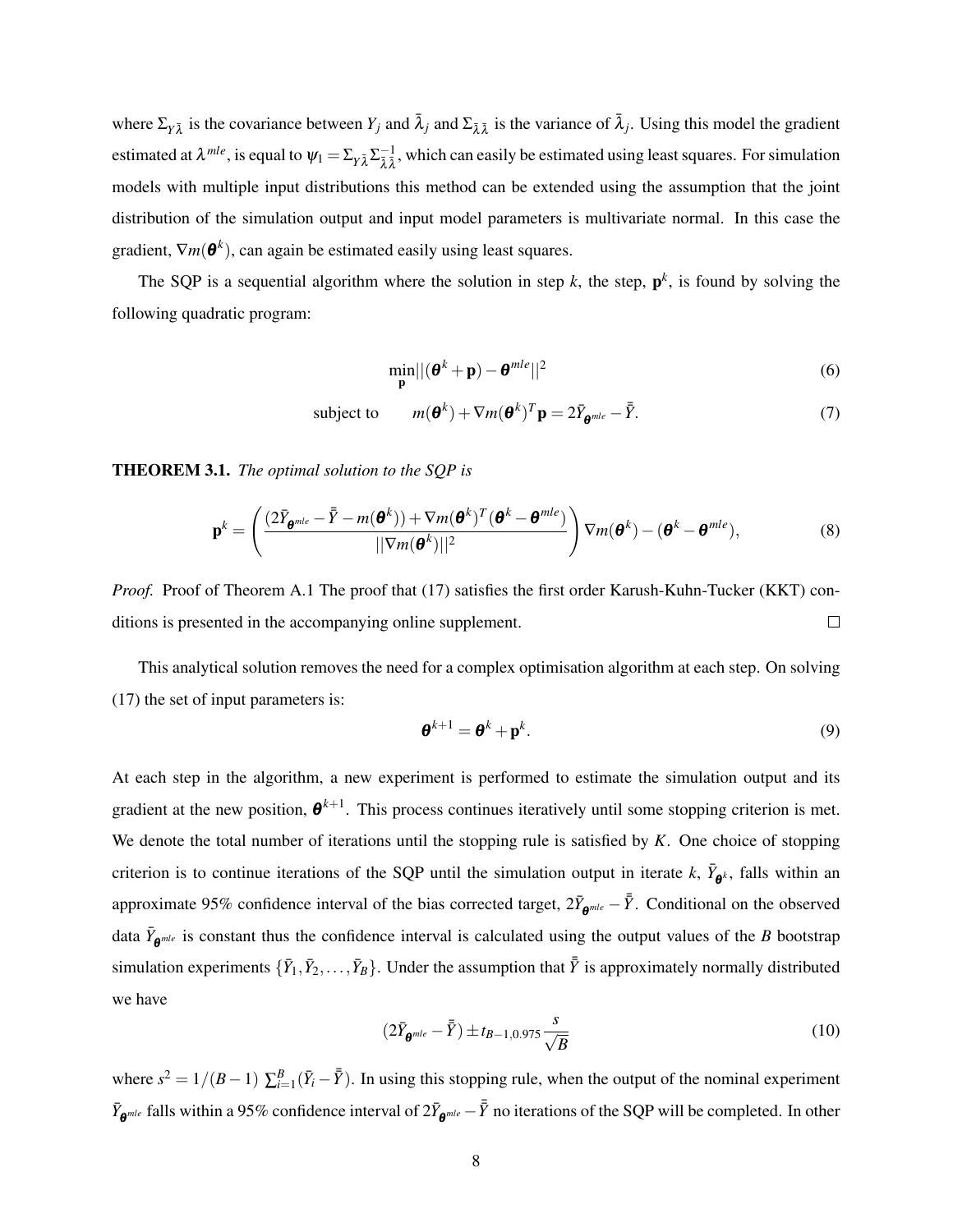words, we do not trigger the SQP if we would accept the hypothesis that  $\bar{Y}_{\theta^{mle}}$  comes from the approximate distribution of the true outputs i.e. when it is not required.

#### 3.3 Feasibility and the input parameter space

The method presented in Section [3.2](#page-6-0) assumes that all input parameters  $\boldsymbol{\theta}^c$  are unbounded. For certain parametric distributions this is known not to be true and in reality this is necessary to match the process physics of many systems. For example rate parameters, i.e. arrival and service rates cannot be negative as entities cannot enter a system at a negative rate. There is also no general rule of thumb for input parameters, and for a single system there maybe a range of necessary bound constraints.

For many input distributions, adding individual bound constraints to the SQP formulation [\(7\)](#page-7-0) is sufficient:

$$
\min_{\mathbf{p}} ||(\boldsymbol{\theta}^k + \mathbf{p}) - \boldsymbol{\theta}^{mle}||^2
$$
 (11)

subject to 
$$
m(\boldsymbol{\theta}^k) + \nabla m(\boldsymbol{\theta}^k)^T \mathbf{p} = 2\bar{Y}_{\boldsymbol{\theta}^{mle}} - \bar{\bar{Y}} \qquad (12)
$$

$$
\theta_i^k + p_i \ge L_i \qquad \forall i \in \mathcal{I}_L \tag{13}
$$

$$
\theta_i^k + p_i \le U_i \qquad \forall i \in \mathcal{I}_U. \tag{14}
$$

But this addition means the analytical solution [\(17\)](#page-22-2) may not be feasible. Retaining feasibility is important as it is often impossible to run a simulation to obtain the bias estimate with infeasible parameters (one cannot sample from an exponential distribution with a negative rate). Thus, we provide an alternative step for iterations where the input parameters are suggested by the traditional SQP are infeasible.

It is also important to note that the bound constraints will only become active if an input parameter falls close to the boundary of the feasible space. For example we may have problems in a system where arrivals occur at a very low rate, but for rates far from zero we would not expect any steps of the SQP to pass into an infeasible part of the parameter space.

In practice to deal with this problem we suggest that in all steps of the SQP the analytical step [\(17\)](#page-22-2) is attempted first. If it is feasible this step is quick to calculate and is known to be optimal. If this step fails i.e. the step takes us outside of the feasible input parameter space we suggest an alternative projected gradient step, see Algorithm [3.](#page-24-0) In essence, the violation of the bound constraints from step [\(17\)](#page-22-2) is corrected for by e, giving an intermediate step,  $\boldsymbol{\theta}^{k'}$ , with all well behaved parameters unchanged and the badly behaved parameters equal to the boundary. We now search along the boundary in the direction of the projected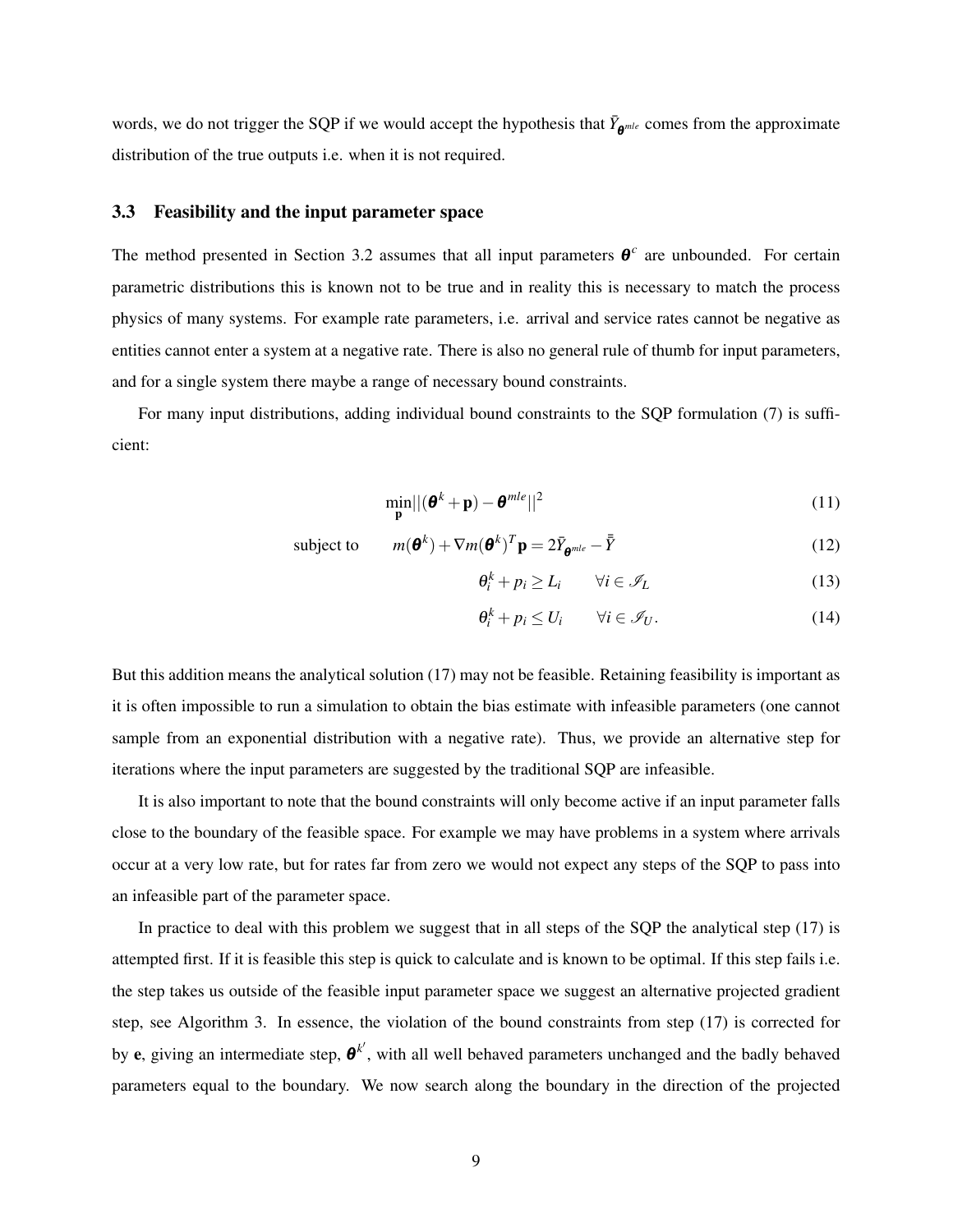gradient,  $\tilde{\nabla}m(\theta^k)$ , for the point at which [\(7\)](#page-7-0) holds. If this leads to infeasibility in another bound constraint, the process is repeated. This approach is illustrated in our evaluation in Section [4.2](#page-14-0) on a Stochastic Activity Network (SAN) example. In most cases where Algorithm [3](#page-24-0) was used, only one iteration was needed, though occasionally multiple iterations were required.

## Algorithm 1 Projected gradient approach

- 1: Calculate the step  $p^k$  from Equation [\(17\)](#page-22-2)
- 2: Let projected gradient be  $\tilde{\nabla}m(\boldsymbol{\theta}^k) = \nabla m(\boldsymbol{\theta}^k)$
- 3: while  $(\mathbf{\theta}^k + \mathbf{p}^k)$  has infeasible parameters **do**
- 4: Set components of projected gradient,  $\tilde{\nabla}m(\boldsymbol{\theta}^k)$ , corresponding to bound parameters to 0
- 5: Set the infeasible parameters to the boundary of the feasible region  $(L_i \text{ or } U_i)$ , using a correction step **e**, to give new position  $\boldsymbol{\theta}^{k'}$
- 6: Calculate  $m(\boldsymbol{\theta}^{k'})$  using Equation [\(5\)](#page-6-1)
- 7: Add to the proposed step:

$$
\mathbf{p}^{k} \leftarrow \mathbf{p}^{k} + \mathbf{e} + \frac{(2\bar{Y}_{\mathbf{\theta}^{mle}} - \bar{\bar{Y}} - m(\mathbf{\theta}^{k'}))}{||\tilde{\nabla}m(\mathbf{\theta}^{k})||^{2}} \tilde{\nabla}m(\mathbf{\theta}^{k})
$$
(15)

8: end while

9: **return**  $(\mathbf{\theta}^k + \mathbf{p}^k)$  as the next solution.

### THEOREM 3.2. *The solution to the SQP with bound constraints obtained through Algorithm [3](#page-24-0) is optimal.*

*Proof.* Proof of Theorem [B.1](#page-23-0) A proof that the solution satisfies the first order KKT conditions is presented in the accompanying online supplement.  $\Box$ 

The advantage of our suggested approach is that it negates the need to use a complex optimisation algorithm. Another option would be to use a quadratic programming solver with the addition of any necessary bound constraints. This would attain a feasible and optimal solution given the additional constraint, but would be more computationally expensive.

It is important to note that the parametrisation of the input distributions will affect the final result. This is because the objective function, Equation [\(3\)](#page-5-1), treats all deviations from the MLE equally. That is, a change in a rate parameter of 1, is penalised as much as a change in the scale parameter of 1, despite this leading to different solutions. Further work could consider how to address this dependence on parametrisation whilst retaining the simplicity. Furthermore, for some distributions, more complex constraints are required, such as multinomial distributions. Such distributions are not within the scope of this paper.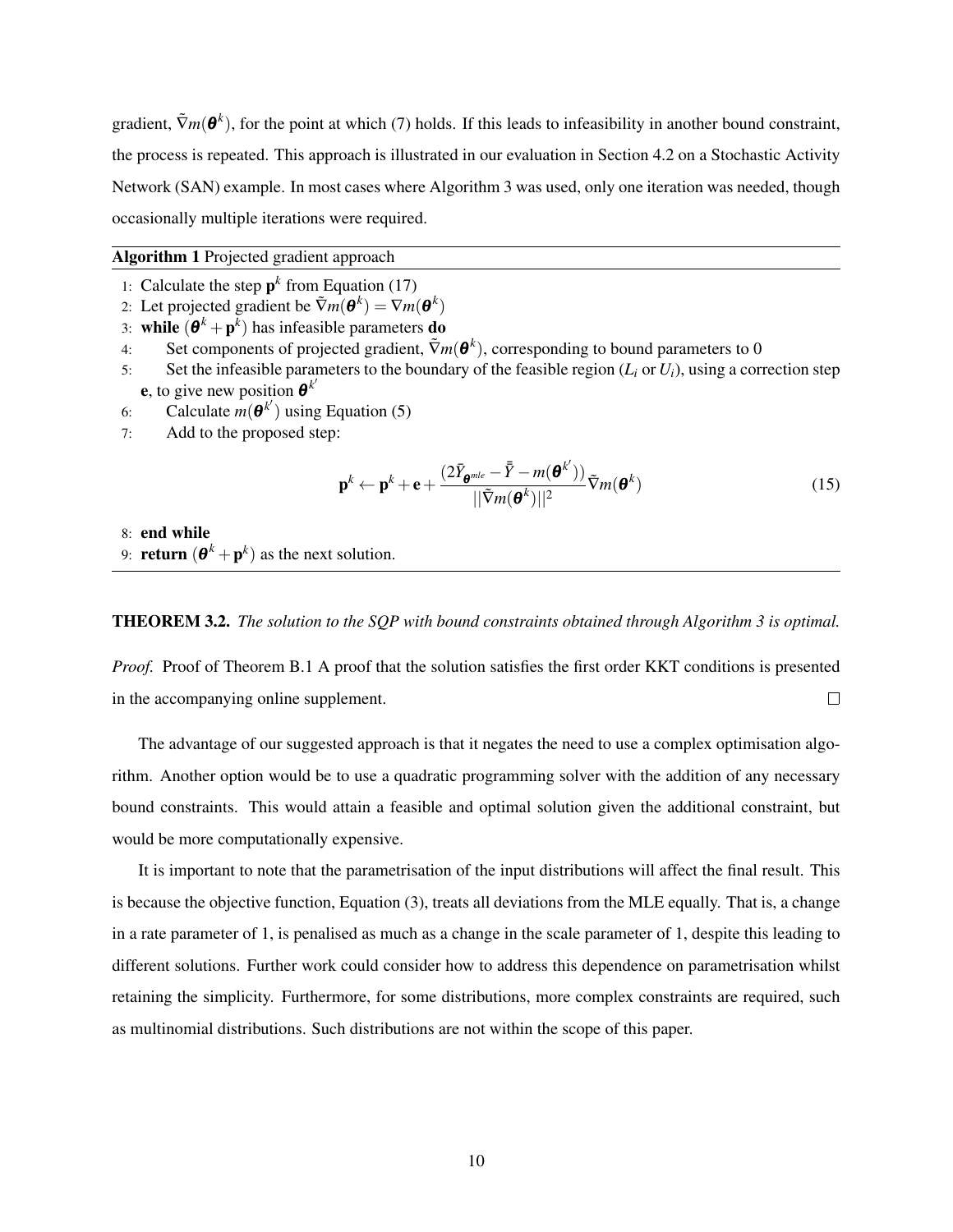## 3.4 Method Overview

The method for biasing the input parameters to reduce bias caused by input modelling is summarised in Algorithm [2.](#page-10-1) This algorithm demonstrates the process required to implement our method in practise.

<span id="page-10-1"></span>

| Algorithm 2 Calibrating Simulation Parameters to Reduce Input Bias |  |  |  |  |
|--------------------------------------------------------------------|--|--|--|--|
|--------------------------------------------------------------------|--|--|--|--|

- 1: Calculate the MLE parameters,  $\theta^{mle}$  from the available data, set number of simulation replications *n* and number of bootstrap samples *B*
- 2: Estimate  $\bar{Y}_{\theta^{mle}}$  using *n* simulation replications with  $\theta^{mle}$  as the input
- 3: Estimate the bias due to input modelling,  $\hat{\beta}$ , e.g. through bootstrap estimator
- 4: Calculate tolerance interval with,  $\varepsilon$ , around  $\bar{Y}_{\theta^{mle}} \hat{\beta}$ , e.g. through [\(10\)](#page-7-1)
- 5: Set  $\boldsymbol{\theta}^1 = \boldsymbol{\theta}^{mle}$  and  $k = 1$
- 6: while  $|\bar{Y}_{\theta^k} (\bar{Y}_{\theta^{mle}} \hat{\beta})| > \varepsilon$  do
- 7: Estimate meta-model gradient,  $\nabla m(\boldsymbol{\theta}^k)$  using internal gradient estimator
- 8: Solve the SQP sub-problem to obtain the next step,  $p^k$ , using either [\(17\)](#page-22-2) or Algorithm [3,](#page-24-0) and set new input parameters  $\boldsymbol{\theta}^{k+1} = \boldsymbol{\theta}^k + \mathbf{p}^k$
- 9: Estimate  $\bar{Y}_{\theta^{k+1}}$  using *n* simulation replications with  $\theta^{k+1}$  as the input
- 10:  $k \leftarrow k+1$
- $11 \cdot$  end while
- 12: **return**  $\theta^k$  as the bias corrected input parameters

In summary we have presented an algorithm for reducing bias caused by input modelling given an estimate of it, that simultaneously re-calibrates the input parameters that drive the simulation so that less bias is passed to the simulation output. Note that because our solution is explicit the computational effort required to use the method grows slowly as the number of parameters increases.

## <span id="page-10-0"></span>4 Evaluation

In this section we seek to evaluate our method. We first illustrate its impact on bias caused by input modelling of the expected number in system for an M/M/1/K queueing model, and then implement it on a Stochastic Activity Network (SAN). For both experiments we use the bootstrap estimator of bias caused by input modelling, introduced in Section [2.](#page-2-0) Recall that our contribution is in the correction of the output and input parameters for bias caused by input modelling and not in the estimate of this bias.

## <span id="page-10-2"></span>4.1 A Queueing Example

To evaluate the performance of the bias correction method presented in Section [3](#page-3-0) we consider a queueing model for which the simulation response as a function of the input distribution parameters is known. This allows us to evaluate a (simulation) noise free estimate of bias caused by input modelling. Our system of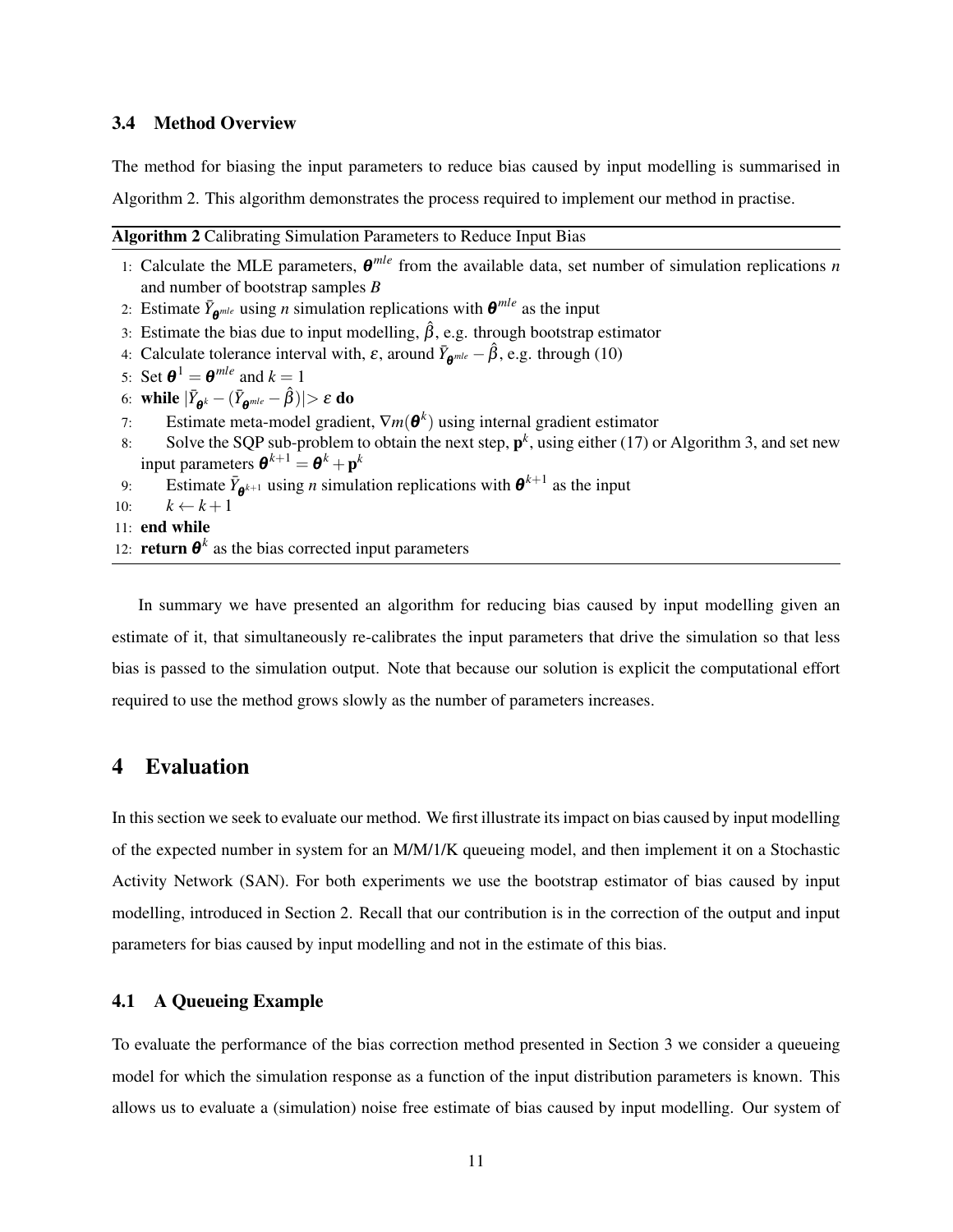choice is an M/M/1/K queueing model; a single server queueing model with a capacity on the number that can enter the system, K. In the M/M/1/K model arrivals are assumed to follow a stationary Poisson process with arrival rate  $\lambda$ , and the service times are assumed to follow an exponential distribution with rate  $\mu$ . There are therefore two parametric input models within this system and  $\boldsymbol{\theta} = {\lambda, \mu}$ . Let our performance measure of interest be the expected number in the system, which has the known form,

<span id="page-11-0"></span>
$$
\eta(\lambda,\mu) = \frac{\lambda}{\mu - \lambda} - \frac{(K+1)\lambda^{K+1}}{\mu^{K+1} - \lambda^{K+1}}.
$$
\n(16)

This output is known to be sensitive to small changes in traffic intensity,  $\rho$ , close to 1. It is therefore a system of interest to us, as for  $\rho$  close to 1 it likely to be prone to error caused by input modelling. Recall that bias caused by input modelling occurs when the expected simulation response  $\eta(\cdot)$  is a non-linear function of its inputs; for traffic intensities close to 1 Model [\(16\)](#page-11-0) is highly non-linear.

We complete two experiments using this model. Both experiments are designed to test the assumptions of our bias correction method. The first experiment with the M/M/1/K queueing model investigates the sensitivity of the method to the linearisation of constraint [\(7\)](#page-7-0) in the SQP; for this experiment Model [\(16\)](#page-11-0) is used directly. The second experiment considers the relative size of the simulation noise and bias caused by input modelling and how this impacts the method; in this experiment a simulation model of the M/M/1/K model is used to evaluate number in system. In both experiments the cap on queue capacity is set to  $K=100$ . In Figure [1](#page-12-0) we provide a visualisation of the bias reduction and parameter correction method for this system when a simulation model is used to evaluate the number in system. The contours are the difference between the target,  $2\bar{Y}_{\theta^{mle}} - \bar{Y}$ , and the exact system performance given by Model [\(16\)](#page-11-0). In this case, the algorithm does not stop after two iterations (despite being inside the tolerance region) due to simulation noise in the performance estimation. This discrepancy is shown by the second plot in Figure [1](#page-12-0) of the bias estimated by the simulation,  $\bar{Y}_{\theta^k} - (2\bar{Y}_{\theta^{mle}} - \bar{\bar{Y}}).$ 

Within the first experiment we evaluate our method using two systems, one uncongested system with traffic intensity  $\rho = 0.6$  ( $\lambda = 0.6$ ,  $\mu = 1$ ) and one congested system with traffic intensity  $\rho = 0.9$  ( $\lambda = 0.9$ ,  $\mu = 1$ ). For both systems the simulation response is non-linear, but the non-linearity is more pronounced in the higher traffic intensity system. When  $\rho = 0.9$  we would not expect the linearisation of Constraint [\(5\)](#page-6-1) to hold well. This effects the quality of our gradient estimate which guides the direction of the step within the SQP. If the gradient estimate is poor we would expect the algorithm to take longer (more iterations/ larger *I*) to achieve the stopping criterion.

In this experiment we also consider different levels of input modelling bias by using different values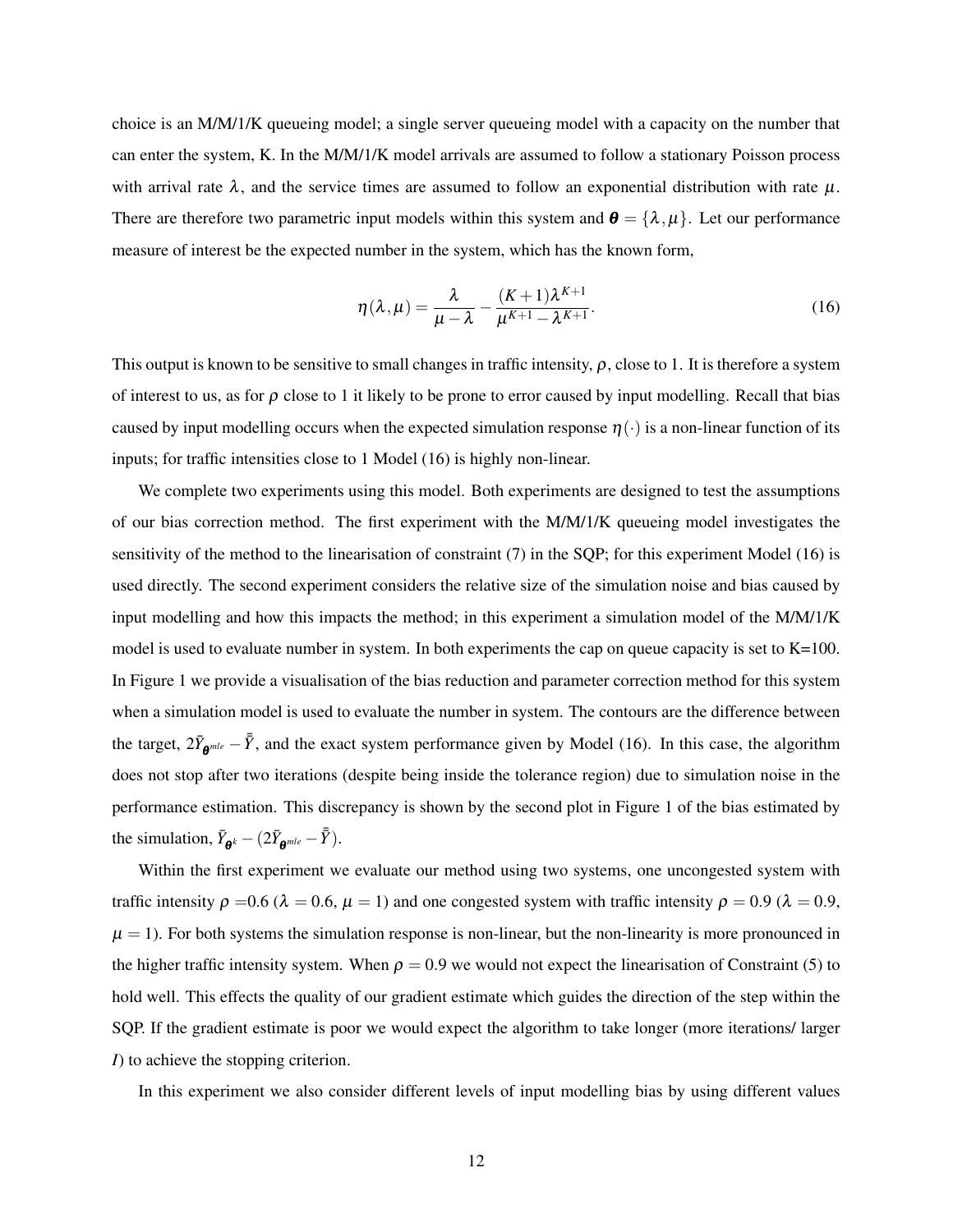of *m*, the number of observations available from which to estimate  $\theta^{mle}$ . Although  $\theta^c$  is known in this controlled experiment we treat it as unknown and assume we have *m* observations from the arrival and service distributions to calculate  $\theta^{mle}$ . Different values of *m* will clearly effect how well  $\theta^{mle}$  estimates  $\theta^c$ , and thus the size of bias caused by input modelling. In the first experiment we work with  $m = 100$ , 500 and 5000. As the amount of input data increases we would expect  $\theta^{mle}$  and  $\theta^*$  to become closer, we may therefore see fewer cases where the SQP is required as the stopping criterion is already met. An increase in *m* should also see an improvement in the gradient estimate.

For small *m* we would expect to see some cases where the estimated traffic intensity is greater than 1,  $\rho^{mle} = \lambda/\mu > 1$ , in which case, given time, the number in system will increase to full capacity K. In Experiment 1 with traffic intensity,  $\rho^c = 0.9$  and  $m = 100$ , we saw  $\rho^{mle} > 1$  in 20% of experiments. Note that as  $K \to \infty$  the distribution of M/M/1/K converges to the distribution of the  $M/M/1$  queueing system which for  $\rho > 1$  has infinite expectation, see [\(Schruben and Kulkarni,](#page-21-9) [1982\)](#page-21-9).

Within the first experiment we consider six parameter configurations in total. For each configuration  $B = 400$  bootstrap samples are collected and Model [\(16\)](#page-11-0) is used to evaluate the expected number in the system for each set of bootstrap input parameters. For each of the six parameter configurations  $G = 500$ macro-replications are completed. In Table [1](#page-13-0) we record key measures of our performance including: the proportion of cases in which the SQP is triggered,  $\delta$ ; the average number of iterations completed in the  $G =$ 

<span id="page-12-0"></span>

Figure 1: An example application of the method to the M/M/1/K queue,  $\rho = 0.8$  and  $n = 50$ . Left is the trace in the parameter space, right is the simulation estimated bias. Solid red line is the unbiased region, dashed red lines show the tolerance region, the green is the series of inputs from the algorithm and the blue point is the optimal solution of problem [\(3\)](#page-5-1)-[\(4\)](#page-5-0).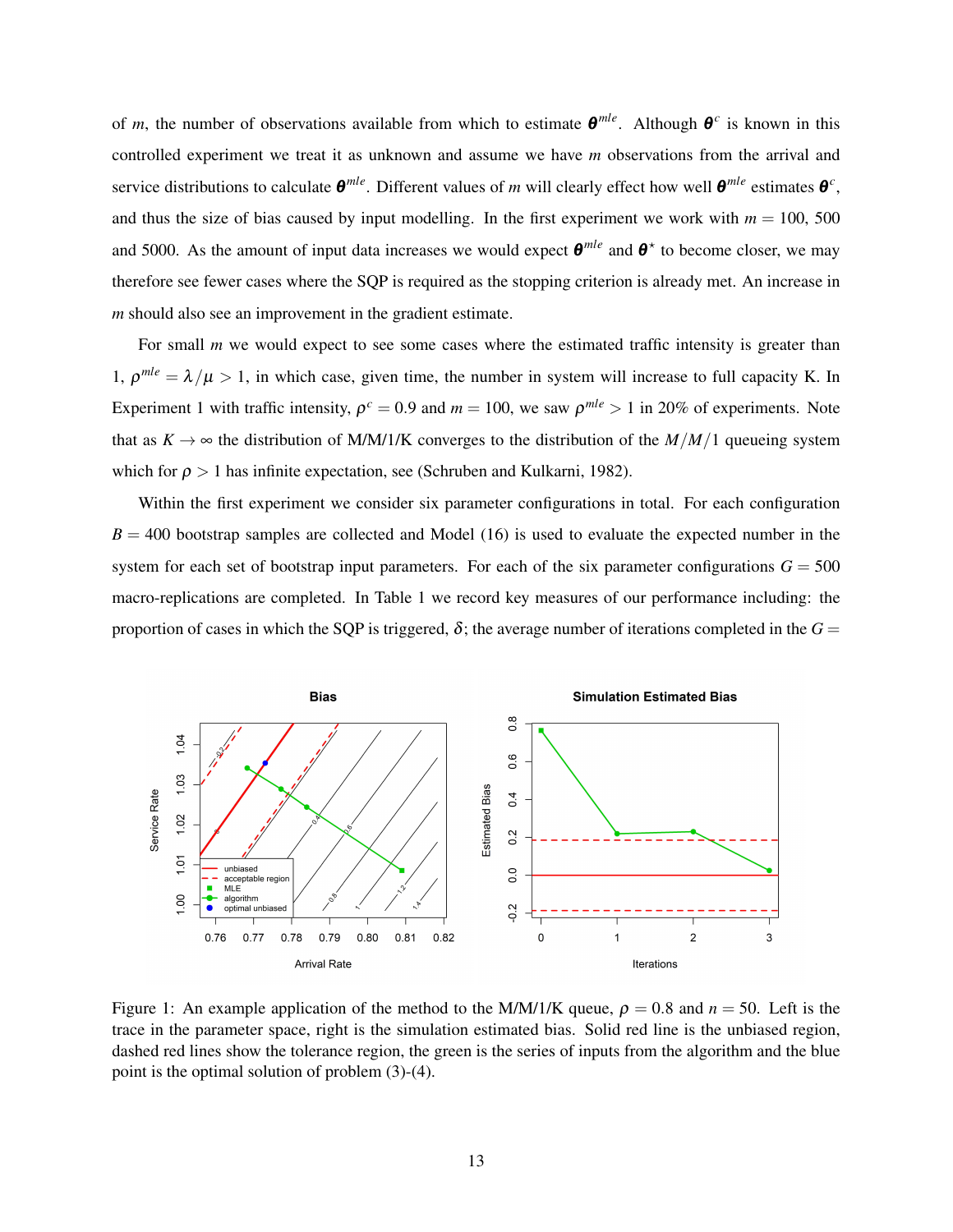|  |  | $m \quad \lambda \mid \hat{\beta} \quad \delta \quad \bar{I} \quad \max(I) \quad \gamma(\%) \quad \tau_{\lambda} \quad \tau_{\mu} \quad \Delta$ |  |  |
|--|--|-------------------------------------------------------------------------------------------------------------------------------------------------|--|--|
|  |  | 100  0.6  0.55  0.94  1.69  4  90.6  0.022  0.013  0.038                                                                                        |  |  |
|  |  | 500  0.6  0.19  0.86  1.11  3  81.9  0.022  0.013  0.038                                                                                        |  |  |
|  |  | 5000  0.6  0.06  0.66  0.66  2  63.1  0.006  0.004  0.038                                                                                       |  |  |
|  |  | 100  0.9  15.86  0.96  2.67  5  94.5  0.030  0.027  0.225                                                                                       |  |  |
|  |  | 500 0.9 7.32 0.95 2.34 5 92.3 0.021 0.019 0.225                                                                                                 |  |  |
|  |  | 5000 0.9 1.59 0.94 1.41 4 89.1 0.008 0.007 0.225                                                                                                |  |  |

<span id="page-13-0"></span>Table 1: Key measures of performance for testing the M/M/1/K system - considering non-linearity.

500 macro-replications,  $\bar{K}$ ; the maximum number of iterations observed, max(*I*); the average percentage reduction in bias from before to after the SQP in cases where the SQP was triggered, γ, and the average absolute difference between the MLEs and the final input parameter values,  $\tau_{\lambda}$  and  $\tau_{\mu}$ . We also record the average bootstrap estimate of bias  $\bar{\hat{\beta}}$  for each scenario, and the value used as the stopping rule of the SQP,  $Δ$ . In this experiment the simulation response, Model [\(16\)](#page-11-0), is known as are the true input parameters,  $λ<sup>c</sup>$  and  $\mu^c$ , we therefore know our un-biased target exactly, and we set our stopping rule so that the algorithm will terminate in iteration *k* if the simulation response at  $\theta^k$  comes within 5% of  $\eta(\theta^c)$ .

In Table [1](#page-13-0) we see that in all six experiments there is a considerable percentage reduction in the average bias caused by input modelling,  $\gamma(\%)$ . This reduction is more pronounced in the system with higher traffic intensity  $\rho = 0.9$ . For both systems we also see that the absolute average difference between the MLEs and the final input parameter values is reasonably small.

As predicted for the higher traffic intensity system the average number of iterations of the SQP is higher. Also predicted was the decrease in the percentage of times the SQP was used as the number of observations of the input distributions, *m*, increased.

Our second experiment was to investigate the effect of simulation noise on our method, to do this we used a simulation model to evaluate the number in the system for the M/M/1/K system. To control the noise we used different numbers of replications of the simulation, *n*. More specifically the number of replications was chosen so that the standard error of the simulation output was approximately 0.01, 0.25 and 2 times the size of bias caused by input modelling. This corresponded to *n* = 500, 50 and 5 replications respectively, and allowed us to comment on the simulation noise relative to the size of bias caused by input modelling. For all three levels of noise we considered an M/M/1/K system with traffic intensity  $\rho = 0.8$  ( $\lambda = 0.8, \mu = 1$ ), and worked with  $m = 500$  observations from the arrival and service distributions. In this experiment the stopping rule suggested in Equation [\(10\)](#page-7-1) was used. The results from the three parameter configurations in this experiment are displayed in Table [2.](#page-14-1)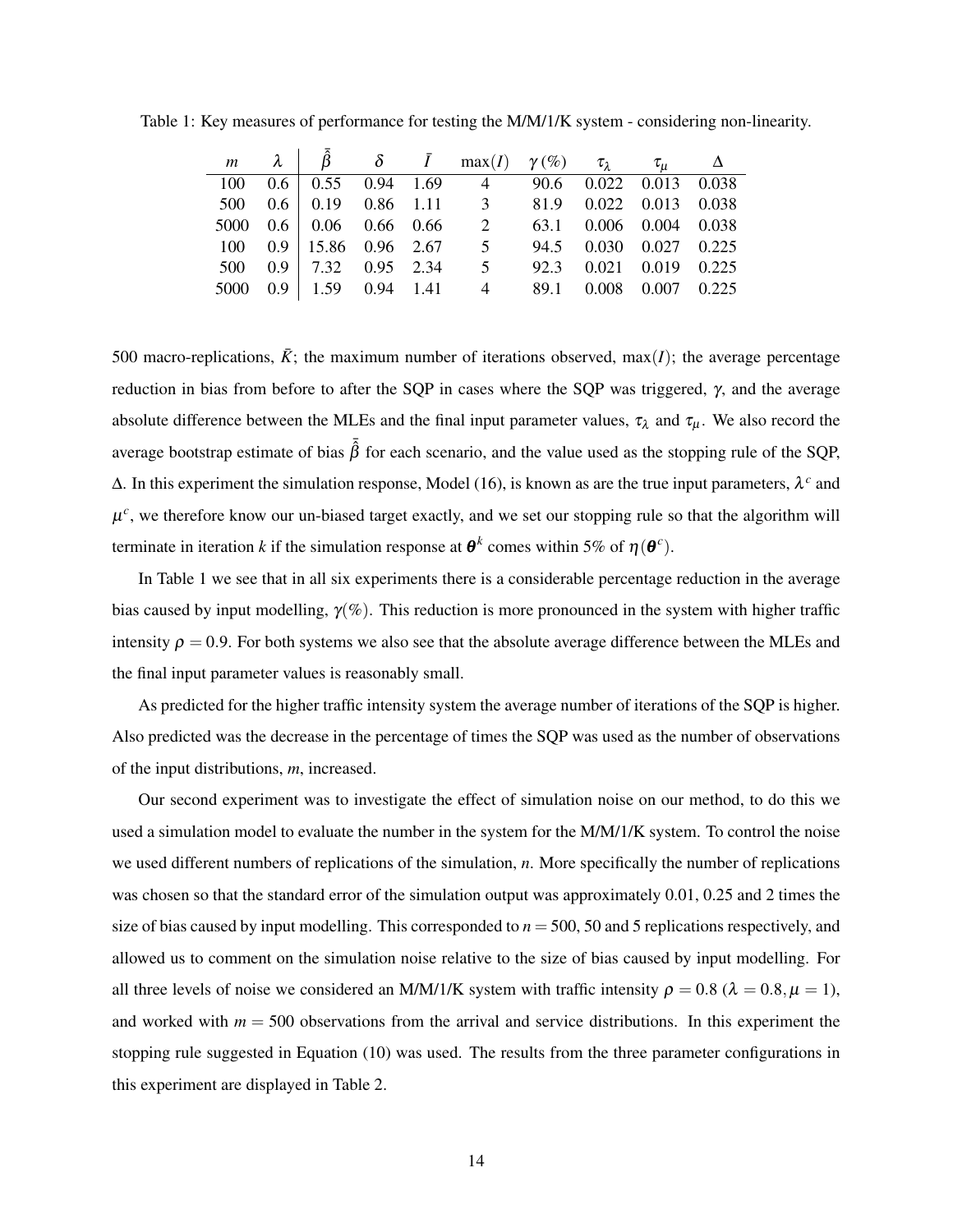From Table [2](#page-14-1) we see an average percentage reduction of bias caused by input modelling of around 80% in all three configurations. We also see that the the absolute average difference between the MLEs and the final input parameter values is small in all three cases, but appears to be largest in the noisiest scenario, where  $n = 5$ .

In this second experiment as *n*, the number of replications of the simulation, decreases we see that both  $\bar{I}$  and max( $I$ ) increase. This intuitively makes sense as the noise in the simulation impacts the measurement of the stopping criterion and the gradient estimate used to choose the direction of each step. As the noise increases we need more steps of the SQP before our stopping condition is satisfied.

Counter-intuitively perhaps as *n* decreases (noise increases) we see the proportion of times the SQP is required reduces slightly, this is caused by the stopping rule. In Table [2](#page-14-1) as *n* decreases we see the half-width of the confidence interval used in the stopping rule, ∆, increases. This leads to an increased probability of  $\bar{Y}_{mle}$  falling within the interval and triggering the stopping rule.

#### <span id="page-14-0"></span>4.2 Stochastic Activity Network

We now implement our method for reducing bias caused by input modelling on a Stochastic Activity Network (SAN). In a SAN arcs represent different activities each with a randomly distributed duration. In Figure [2](#page-15-0) adapted from [\(Avramidis and Wilson,](#page-20-1) [1996\)](#page-20-1) there are 13 arcs. We shall assume that the duration of each activity  $X_i$  for  $i = 1, 2, ..., 13$  is exponentially distributed with mean  $\theta_i > 0$ ,  $X_i \sim \text{Exp}(\theta_i^{-1})$ . Mean activity durations are given on the arcs of Figure [2,](#page-15-0) and all activity durations are assumed to be independent.

SAN networks are useful in the realm of project planning; the arcs in Figure [2](#page-15-0) could for example represent different activities that must be completed within a project and the directional arrows could be used to indicate the order in which activities must be completed (i.e. activity a must be completed before c or b etc.). The maximum of the paths through the network can therefore be taken to be the project duration. In Figure [2](#page-15-0) node *a* can be thought of as the starting node or starting activity of the project and node *i* the end node or end activity of the project.

<span id="page-14-1"></span>Table 2: Key measures of performance for testing the M/M/1/K system - considering noise relative to bias caused by input modelling.

|  |  |  | $n \quad \lambda \quad \hat{\beta} \quad \delta \quad \bar{I} \quad \max(I) \quad \gamma(\%) \quad \tau_{\lambda} \quad \tau_{\mu} \quad \Delta$ |  |  |
|--|--|--|--------------------------------------------------------------------------------------------------------------------------------------------------|--|--|
|  |  |  | 500 0.8 0.603 0.97 1.01 2 83.294 0.011 0.008 0.236                                                                                               |  |  |
|  |  |  | 50  0.8  0.650  0.86  1.3  4  80.516  0.013  0.010  0.244                                                                                        |  |  |
|  |  |  | 5 0.8 0.561 0.85 3.97 26 79.439 0.031 0.036 0.260                                                                                                |  |  |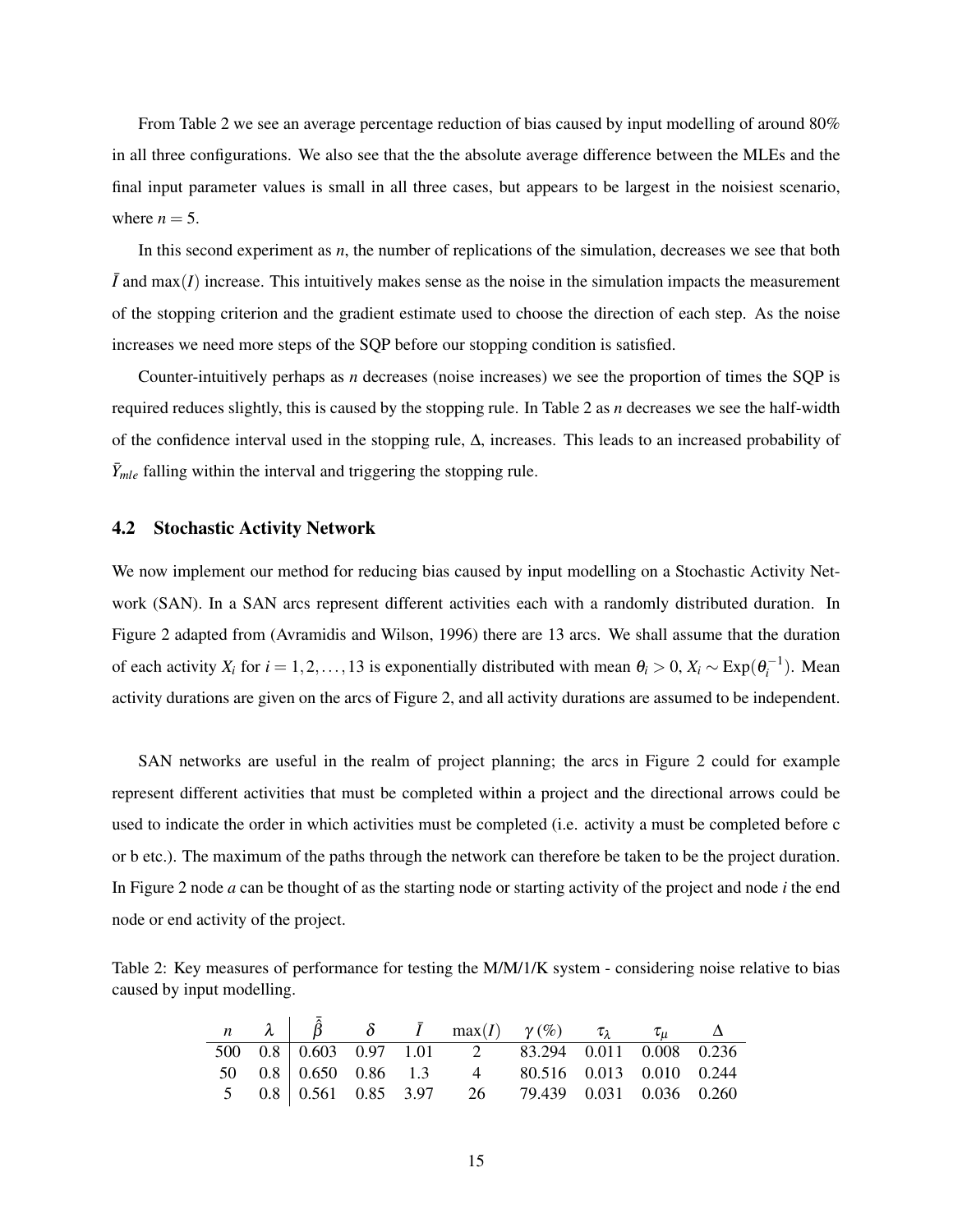For this system we considered the expected value of project duration and the probability that the project ends late (using different threshold values to define a late result) as the performance measures of interest. Note that in the field of project planning average project duration is often not the performance measure of interest. The behaviour in terms of bias caused by input modelling seen in each of these experiments was similar, we therefore only report results for the expected project duration here.

To calculate the performance measure of expected total project duration we must observe the duration of all individual activities. It is therefore natural to assume that we would have the same number of observations of each activity duration,  $m = m_1 = m_2 = \cdots = m_{13}$ . Let us consider three levels of input data  $m = 50, 500$ and 5000, and from these observations estimate the MLEs  $\theta_i^{mle}$  for  $i = 1, 2, ..., 13$ . Note that parameters  $\theta_i$  represent project durations so cannot be negative, i.e. they are bounded below by zero,  $\theta_i \geq 0$ . In this example some of the mean project durations are low, falling close to the feasible boundary. We may therefore expect to step outside of the feasible parameter space with our usual step [\(17\)](#page-22-2) in some iterations. This will activate our alternative projected gradient step that takes into account the constraint  $\theta_i \geq 0.01$  for an activity *i*.

In simulating the SAN system a single observation is generated from each project duration distribution in each replication. To utilise the internal gradient estimate we therefore batch replications to form the pairs  $\{\bar{\bm{\theta}}_l, \bar{Y}_l\}$  where  $\bar{\bm{\theta}}_l$  is the vector of average project durations for batch *l* and  $\bar{Y}_l$  is the average of the output performance measures from the replications within batch *l*.

<span id="page-15-0"></span>In this experiment we completed  $G = 1000$  macro replications of the bias reduction procedure. In Table [3](#page-16-0) we record the average bootstrap bias estimate  $\bar{\hat{\beta}}$ , the proportion of cases in with the SQP is triggered, the average,  $\bar{I}$ , and maximum, max $(I)$ , number of iterations, the average percentage reduction in bias caused by



Figure 2: A Stochastic Activity Network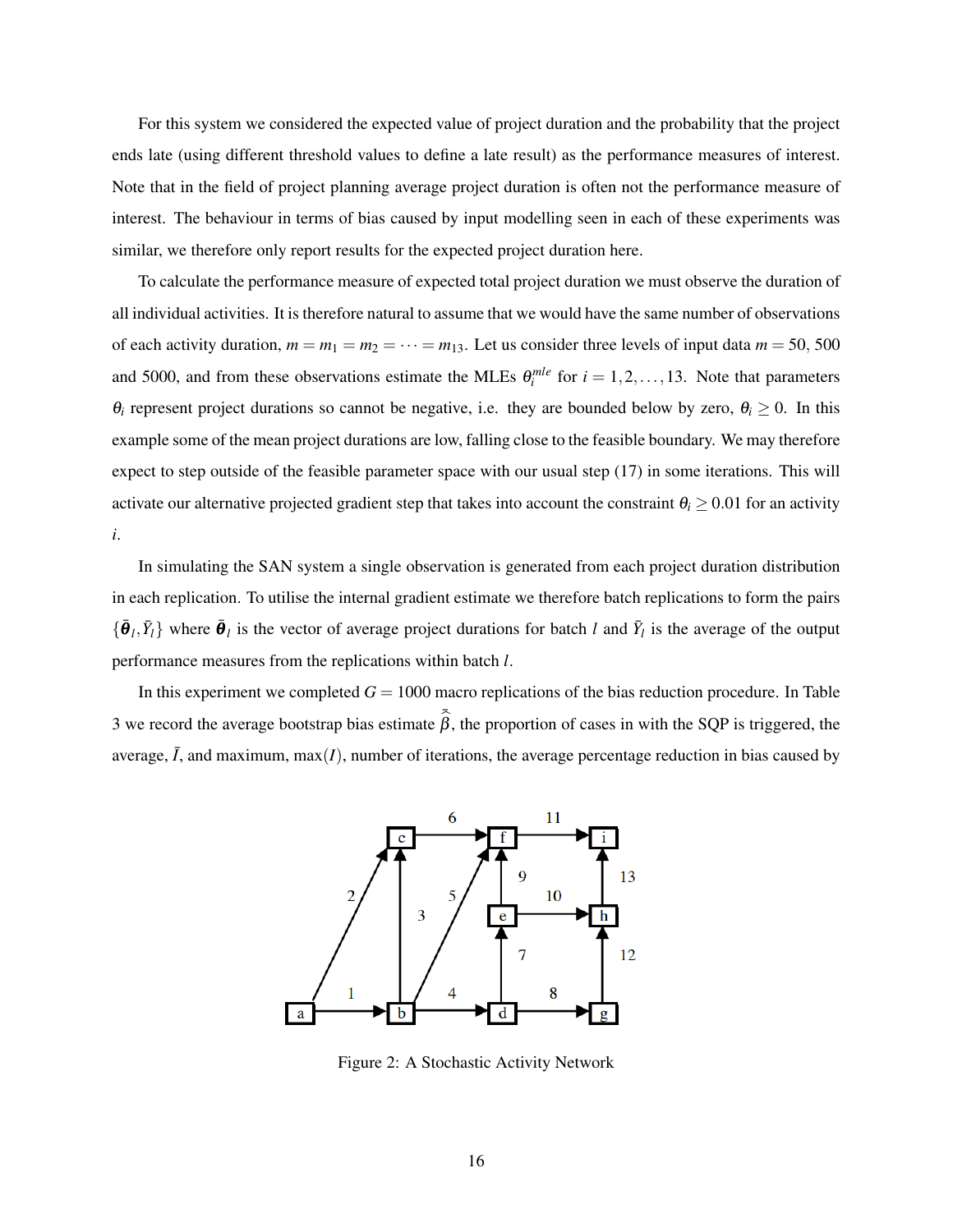<span id="page-16-0"></span>Table 3: Key measures of performance considering the SAN system for *m* = 50, 500 and 5000 observations of each input model over  $G = 1000$  macro replications

|  |  | $m \begin{pmatrix} \widehat{\beta} & \delta & \bar{I} & \max(I) & \psi(\%) & \gamma(\%) & \Delta \end{pmatrix}$ |  |  |
|--|--|-----------------------------------------------------------------------------------------------------------------|--|--|
|  |  | 50 1.155 0.93 3.97 24 5.7 86.3 0.270                                                                            |  |  |
|  |  | 500 0.084 0.87 9.91 96 3.4 85.8 0.097                                                                           |  |  |
|  |  | $5000$ -0.011 0.91 14.67 106 6.2 89.1 0.064                                                                     |  |  |

input modelling,  $\gamma$ , and the half width of the confidence interval around  $2\bar{Y}_{\theta^{mle}} - \bar{\bar{Y}}$  used in the stopping rule of the SQP, ∆. In addition, for this experiment we also report the percentage of macro replications in which a proposed step fell outside of the feasible parameter space and the alternative projected gradient step was taken, ψ.

In Table [3](#page-16-0) we see that there is a large percentage reduction in bias caused by input modelling for all three levels of input data. We also see similar behaviour of the average,  $\bar{I}$ , and maximum, max $(I)$ , number of iterations to the *M*/*M*/1/*K* system experiments with the both metrics increasing as the amount of input data *m* increases.

Of interest in this example is the percentage of macro-replications in which the alternative, lower bound constrained, step was utilised. We see that for all three levels of input data this percentage is small and with no real pattern across the different values of *m*. It was interesting to note that the average number of iterations of macro-replications hit the boundary was considerably higher than the overall mean (8.12, 23.47 and 32.24 respectively). This suggests that longer runs lead to an increased probability of stepping outside the parameter space.

We performed a similar experiment, using the probability of the project overrunning as the key performance measure, using two different late thresholds (70 and 80 days). These experiments showed very similar results, with a slightly higher  $\bar{K}$ ,  $\psi$  and  $\gamma$ . Interestingly,  $\bar{K}$ ,  $\psi$  and  $\gamma$  increased further in the higher threshold setting. It is also worth noting that, in one instance the bootstrap estimate of bias lead to a negative  $2\bar{Y}_{\theta^{mle}} - \bar{\bar{Y}}$  which is not possible and could not be reached through our algorithm. This highlights that one must consider the system properties and the bias estimator before launching into the algorithm. This could be rectified by rerunning the nominal experiment with a higher *n*, or increasing the number of bootstrap samples used to estimate  $\hat{\beta}$ .

In this section we presented two examples of our method for reducing bias caused by input modelling. In all experiments the percentage reduction of bias caused by input modelling was large. In the M/M/1/K example, where  $\eta(\cdot)$  was known, each bias correction calculation took on average less than 0.002 seconds using a 2.1GHz processor running R. Under the same settings, in the longest running SAN example each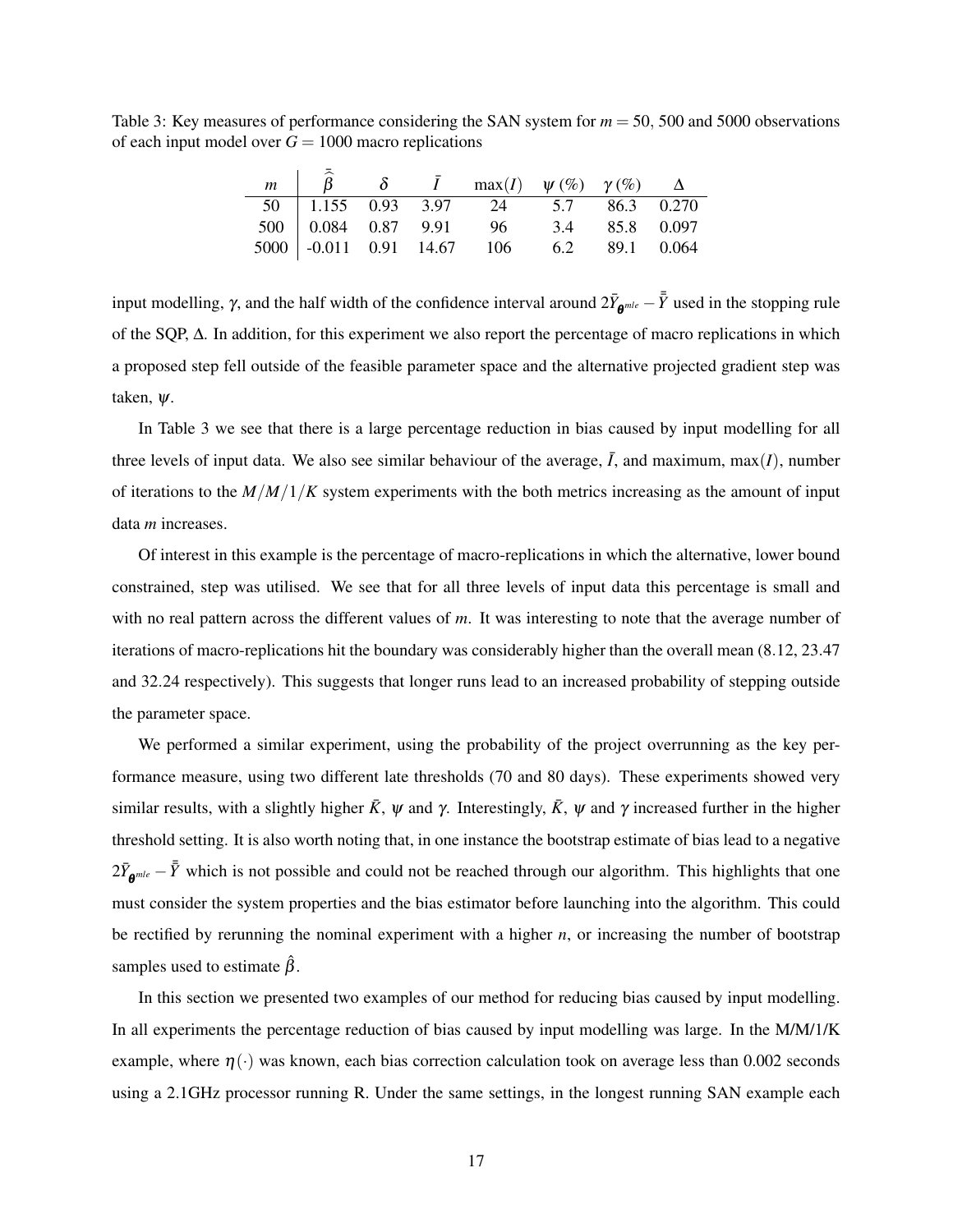bias correction calculation took on average less than 31 seconds, and of these only 0.71 seconds on average was required for the bias correction step.

# <span id="page-17-0"></span>5 The Impact on MSE Caused by Input Modelling

We complete the evaluation by considering the impact of the bias correction on the IU and MSE caused by input modelling for the M/M/1/K system.

A key feature of the method presented in this paper is its ability to re-calibrate the input parameters of the model under investigation so that running the simulation with them would incur reduced bias caused by input modelling. However, by changing the input parameters we also effect the IU passed to the simulation output. In this experiment we consider the impact of this re-calibration on both the input uncertainty and the total MSE caused by input modelling. The MSE caused by input modelling combines both bias caused by input modelling and IU as follows

$$
MSE = IU + Bias^2 = Var[\eta(\boldsymbol{\theta}^{mle})] + \left( \mathbb{E}[\eta(\boldsymbol{\theta}^{mle}) - \eta(\boldsymbol{\theta}^{c})] \right)^2.
$$

As in Section [4.1](#page-10-2) we consider an uncongested and congested system ( $\rho = 0.6$  and 0.9 respectively). Here we again exploit the tractable form of the equation for number in the system, Model [\(16\)](#page-11-0), to produce noise free estimates of bias and within the calculation of IU within each macro-replication of the experiment. To consider the impact of our bias correction technique we estimate the bias, IU and total MSE before and after the use of the procedure.

To estimate IU in macro-replication *j* we used a simple bootstrapping approach. Within each bootstrap replication *k* a set of input data of size *m* was created. This input data was then sampled with replacement *m* times, to mimic further data collection, and was then used to re-estimate the MLEs. We denote the bootstrap MLEs by  $\{\lambda^*, \mu^*\}$ . Finally Model [\(16\)](#page-11-0), was used to evaluate the simulation response and the IU was calculated using

$$
IU = \frac{1}{(B-1)}\sum_{k=1}^{B} (\eta(\lambda_k^*, \mu_k^*) - \frac{1}{B}\sum_{k=1}^{B} \eta(\lambda_k^*, \mu_k^*)^2
$$

see [Nelson](#page-21-10) [\(2013\)](#page-21-10) noting that the use of Model [\(16\)](#page-11-0) removes the need to consider simulation noise.

The full experiment ran as follows. In macro replication *j* of the experiment a data set of size  $m = 1000$ was generated using the true parameters, and bias, IU and MSE were calculated from this sample. The bias correction technique was then applied to gain bias-corrected input parameters and bias, IU and MSE caused by input modelling were re-estimated from samples generated using the re-calibrated parameters.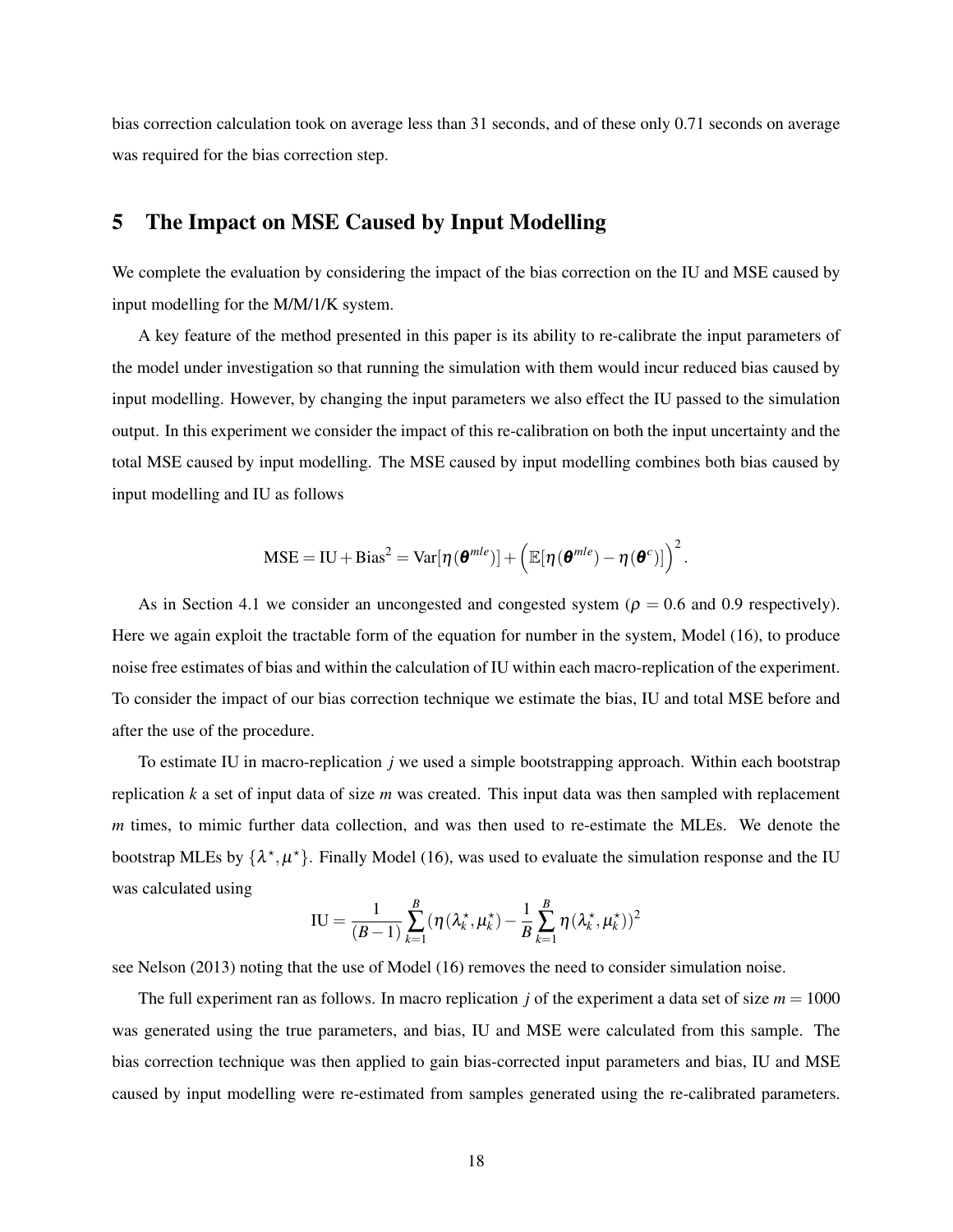Repeating this process for  $G = 1000$  macro replications allowed comparison of the error before and after our bias correction procedure.

Figures [3](#page-18-0) and [4](#page-19-1) provide box plots of the errors caused by input modelling for an uncongested and congested system respectively. Note that for clarity, the box plots in Figure [4](#page-19-1) for the pre-bias corrected system show only the bottom 90% of the MSE values and the corresponding bias and IU estimates that came out of those experiments. When the traffic intensity  $\rho$  is close to 1 we would expect to observe some scenarios where the estimated traffic intensity  $\rho^{mle}$  surpasses 1 in which case the number in the system has quite different behavior leading to large input bias and thus large MSE. In the congested experiment there were a number of macro-replications where the MSE was very large, the maximum being 3688.1.

Figures [3](#page-18-0) and [4](#page-19-1) paint a positive picture of the impact of the bias correction technique on the MSE caused by input modelling. There is a clear reduction in MSE and the variability of the MSE outputs across macroreplications. In 98.0% of the macro replications from the uncongested system there was a reduction in the MSE; this was 95.4% in the congested case.

The impact on IU is less clear. For both systems we see fewer outliers after the bias-correction step, and the number of macro-replications where the IU was reduced after bias correction was around 50%. Intuitively it makes sense that a parameter change correcting for bias does not necessarily lead to a reduction in IU. Queueing systems are known to be highly heteroscedastic with increasing traffic intensity, [\(Cheng and](#page-21-11) [Kleijnen,](#page-21-11) [1999\)](#page-21-11). Thus when performing the bias correction in a setting where the original MLEs of the input parameters had traffic intensity lower than  $\rho^c$  we are likely to be increasing the amount of input uncertainty. In the M/M/1/K scenario, input bias is clearly a larger problem than input uncertainty, and so the total MSE

<span id="page-18-0"></span>

Figure 3: Boxplots of MSE, Bias and IU before and after the bias correction procedure for the M/M/1/K system with traffic intensity  $\rho = 0.6$  (uncongested).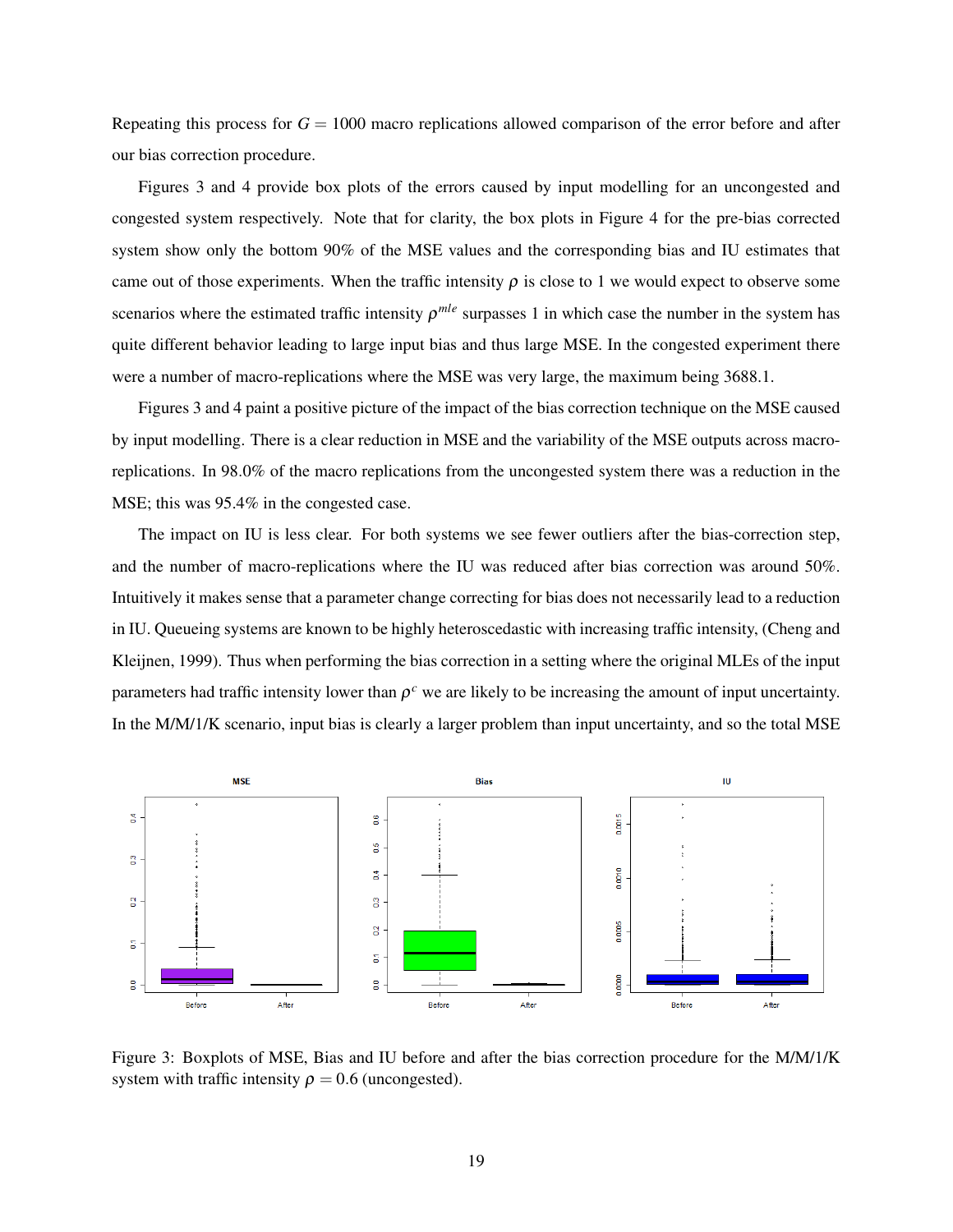<span id="page-19-1"></span>

Figure 4: Boxplots of MSE, Bias and IU before and after the bias correction procedure for the M/M/1/K system with traffic intensity  $\rho = 0.9$  (congested).

is still reduced by the bias correction procedure, but this is not guaranteed to always be the case. Further investigation into the effect of correcting for input parameter bias is something we leave to further work.

## <span id="page-19-0"></span>6 Conclusion

This paper has presented a novel method to modify the input parameters of a simulation model to correct for bias caused by input modelling. The formulation is solved using a SQP approach, where the quadratic programs can be solved without a numerical solver as long as the parameter space is defined by bound constraints. The simplicity makes this method accessible, with minimal software requirements.

An empirical evaluation of the method has been provided for two example settings. These results show that bias can be reduced significantly, and for large bias, the reduction occurs with relatively few iterations.

Our approach has been shown to successfully reduce bias caused by input modelling but a there are still open questions that remain. For example our current formulation treats all input parameters equally - a deviation from the MLE is penalised identically. However, when we have more data for some of the input distributions than others, we may have more confidence in some input parameters (with tighter confidence intervals on the MLEs). In this case, we may be less willing to make large modifications to these parameters. For multi-parameter distributions, there are also correlations between parameter estimates. Therefore, changing a pair of parameters may be preferable to modifying one alone. Further work could explore how to incorporate these considerations into the framework we have presented. In particular a reformulation of the problem to consider minimising the change to the joint parameter likelihood (as opposed to a change to the parameters themselves) would account for different levels of confidence in the parameters. Moving any of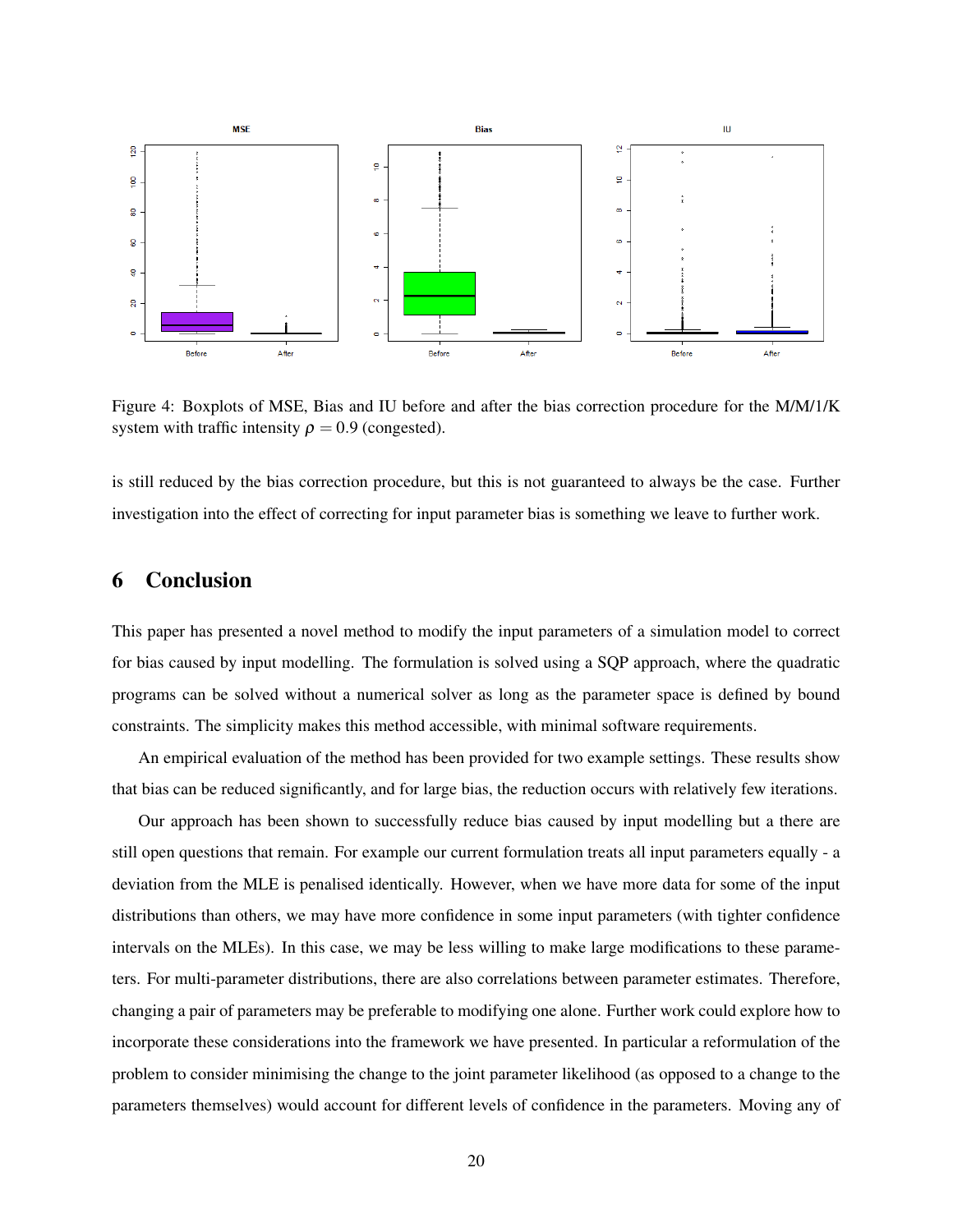the inputs away from their MLEs would decrease the likelihood but a change to a parameter we have more confidence in would lead to a larger reduction in the likelihood.

Another consideration of interest is how our method affects the total mean squared error (MSE) caused by input modelling. By modifying the input parameters to correct for bias caused by input modelling the input variance (input uncertainty) passed through the model to the simulation output will also change. Our formulation aims to minimise the change to the model input parameters but we cannot guarantee that we are not moving to an area of the input space where the input parameters propagate a greater amount of input uncertainty and in effect cause greater MSE caused by input modelling. In Section [5](#page-17-0) we saw that for the number in system of an M/M/1/K queue the overall MSE cause by input modelling was reduced in the vast majority of cases after re-calibration of the input parameters. The combined study of input uncertainty and bias caused by input modelling is yet to be covered in the literature, but we believe our method to be a step on the road to considering a reduction of both forms of error.

Our final thought on this method is its potential use for calibrating the input parameters of systems configurations that have yet to be observed so that they pass reduced bias caused by input modelling to the output of a simulation. By using meta-model based methods we can calculate the required modification of input parameters over a number of system configurations, with say system parameters  $\mathbf{x}_1, \mathbf{x}_2, \ldots, \mathbf{x}_H$ , and use this information to infer the possible reduction in bias caused by input modelling at some unseen configuration of system parameters  $x^*$ . We leave this as a direction for further work.

## Acknowledgements

The authors acknowledge the EPSRC funded EP/L015692/1 STOR-i Centre for Doctoral Training, the financial and computing support from Penn State's Smeal College of Business, the Durham University Business School, and the The High End Computing facility at Lancaster University.

## References

- <span id="page-20-1"></span>Avramidis, A. N. and Wilson, J. R. (1996). Integrated Variance Reduction Strategies for Simulation. *Operations Research*, 44(2):327–346.
- <span id="page-20-0"></span>Barton, R. R. (2012). Tutorial: Input Uncertainty in Outout Analysis. In Laroque, C., Himmelspach, J., Pasupathy, R., Rose, O., and Uhrmacher, A., editors, *Proceedings of the 2012 Winter Simulation Conference*, pages 1–12, Piscataway, New Jersey. IEEE.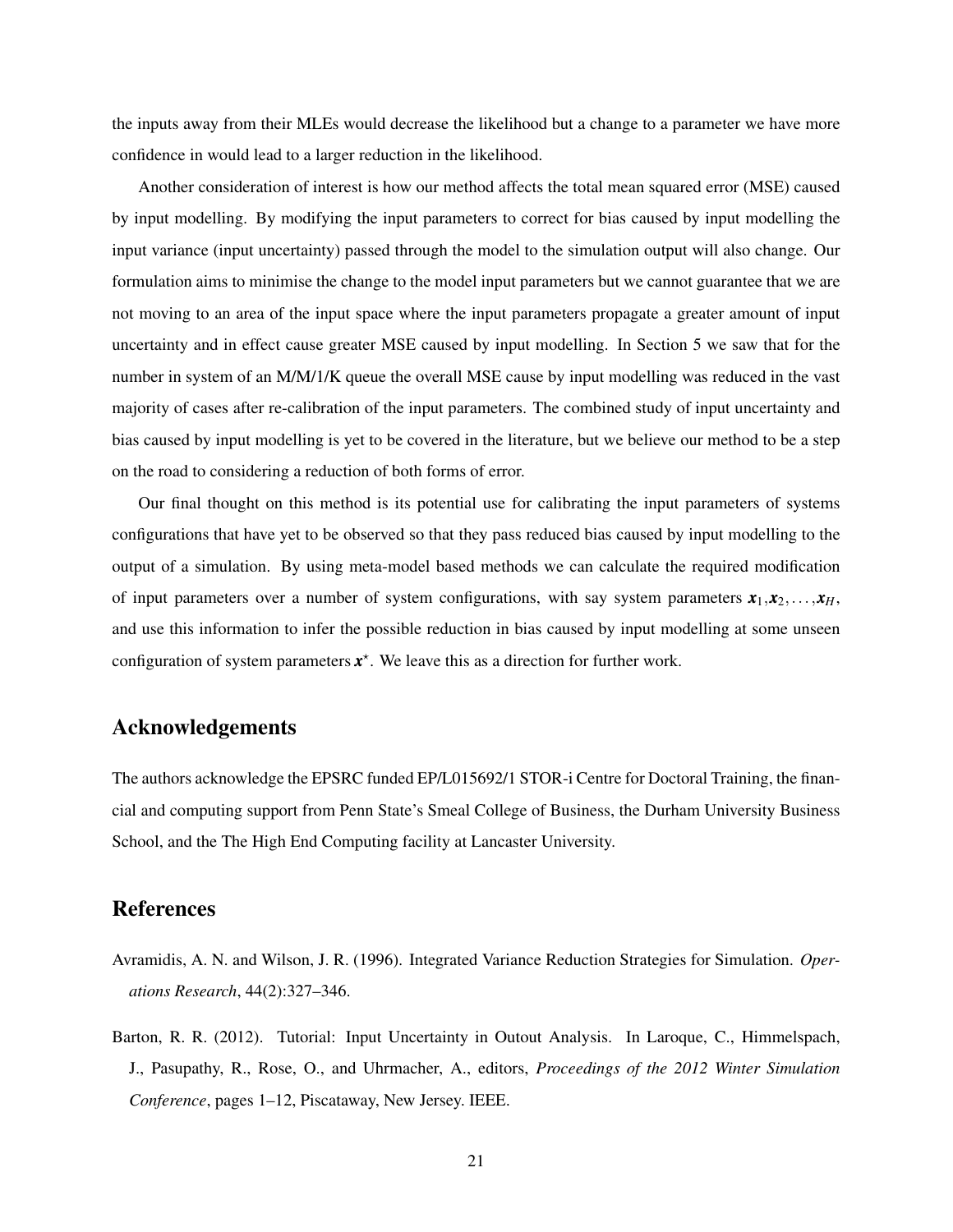<span id="page-21-11"></span>Cheng, R. C. and Kleijnen, J. P. (1999). Improved Design of Queueing Simulation Experiments with Highly Heteroscedastic Responses. *Operations Research*, 47(5):762–777.

<span id="page-21-4"></span>Efron, B. (1982). *The Jackknife, the Bootstrap, and Other Resampling Plans*, volume 38. Siam.

- <span id="page-21-3"></span>Kennedy, M. C. and O'Hagan, A. (2001). Bayesian Calibration of Computer Models. *Journal of the Royal Statistical Society: Series B (Statistical Methodology)*, 63(3):425–464.
- <span id="page-21-0"></span>Lam, H. (2016). Advanced Tutorial: Input Uncertainty and Robust Analysis in Stochastic Simulation. In Roeder, T. M. K., Frazier, P. I., Szechtman, R., Zhou, E., Huschka, T., and Chick, S. E., editors, *Proceedings of the 2016 Winter Simulation Conference*, pages 178–192, Piscataway, New Jersey. IEEE.
- <span id="page-21-8"></span>Lin, Y., Song, E., and Nelson, B. L. (2015). Single-experiment Input Uncertainty. *Journal of Simulation*, 9(3):249–259.
- <span id="page-21-1"></span>Morgan, L. E., Nelson, B. L., Titman, A. C., and Worthington, D. J. (2019). Detecting Bias Due to Input Modelling in Computer Simulation. *European Journal of Operational Research*, 279(3):869–881.
- <span id="page-21-10"></span>Nelson, B. (2013). *Foundations and Methods of Stochastic Simulation: A First Course*. Springer Science & Business Media.
- <span id="page-21-12"></span>Nocedal, J. and Wright, J. (2006a). *Numerical Optimization*. Springer-Verlag, New York, NY, second edition.
- <span id="page-21-6"></span>Nocedal, J. and Wright, S. J. (2006b). Sequential Quadratic Programming. *Numerical optimization*, pages 529–562.
- <span id="page-21-2"></span>Reichert, P. and Schuwirth, N. (2012). Linking Statistical Bias Description to Multiobjective Model Calibration. *Water Resources Research*, 48(9).
- <span id="page-21-9"></span>Schruben, L. and Kulkarni, R. (1982). Some Consequences of Estimating Parameters for the M/M/1 Queue. *Operations Research Letters*, 1(2):75–78.
- <span id="page-21-5"></span>Song, E., Nelson, B. L., and Pegden, C. D. (2014). Advanced Tutorial: Input Uncertainty Quantification. In Tolk, A., Diallo, S. Y., Ryzhov, I. O., Yilmaz, L., Buckley, S., and Miller, J. A., editors, *Proceedings of the 2014 Winter Simulation Conference*, pages 162–176, Piscataway, New Jersey. IEEE.
- <span id="page-21-7"></span>Wieland, J. R. and Schmeiser, B. W. (2006). Stochastic Gradient Estimation Using a Single Design Point. In Perrone, L. F., Wieland, F. P., Liu, J., Lawson, B. G., Nicol, D. M., and Fujimoto, R. M., editors, *Proceedings of the 2006 Winter Simulation Conference*, pages 390–397, Piscataway, New Jersey. IEEE.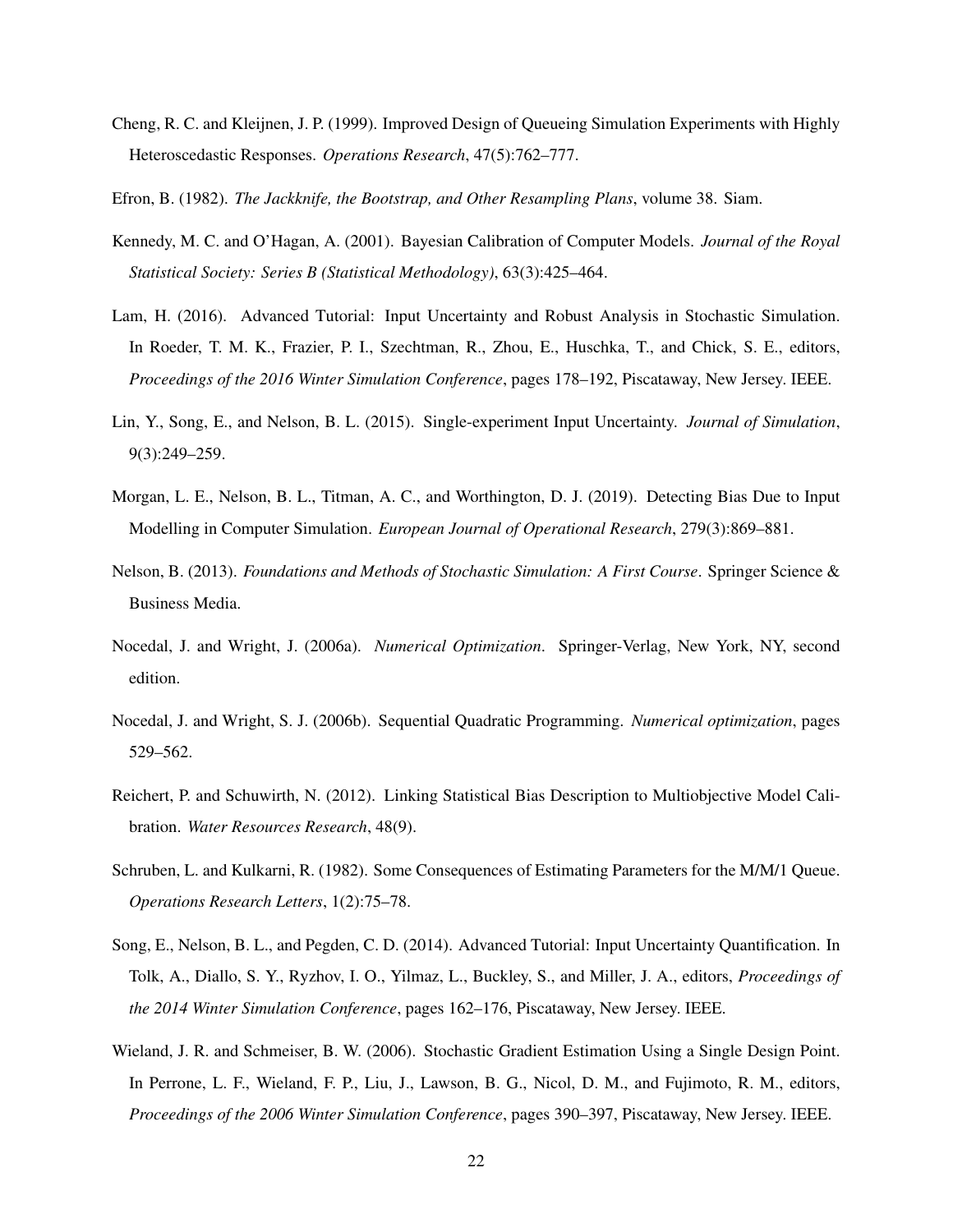<span id="page-22-0"></span>Withers, C. S. and Nadarajah, S. (2014). Bias Reduction: The Delta Method Versus the Jackknife and the Bootstrap. *Pakistan Journal of Statistics*, 30(1):143–151.

# Appendices

# A Optimality for the Equality Constrained Quadratic Program

In this Appendix, we prove the following result for the SQP sub-problem with no bounds on the parameter space (Section 3.2 of the main article).

<span id="page-22-1"></span>THEOREM A.1. *The optimal solution to the SQP is*

<span id="page-22-2"></span>
$$
\mathbf{p}^{k} = \left(\frac{(2\bar{Y}_{\boldsymbol{\theta}^{mle}} - \bar{\bar{Y}} - m(\boldsymbol{\theta}^{k}))+\nabla m(\boldsymbol{\theta}^{k})^{T}(\boldsymbol{\theta}^{k} - \boldsymbol{\theta}^{mle})}{\|\nabla m(\boldsymbol{\theta}^{k})\|^{2}}\right) \nabla m(\boldsymbol{\theta}^{k}) - (\boldsymbol{\theta}^{k} - \boldsymbol{\theta}^{mle}),
$$
(17)

*Proof.* Proof of Theorem [A.1](#page-22-1) For ease of notation, we denote the target simulation output,  $2\bar{Y}_{\theta^{mle}} - \bar{Y}$ , as  $\bar{Y}^{bc}$ and the gradient of the meta-model at  $\theta^k$  as  $\nabla m_k$  (dropping the explicit dependence on  $\theta^k$ ). We consider the KKT conditions (for example, [Nocedal and Wright,](#page-21-12) [2006a,](#page-21-12) page 321) for an equality constrained problem:

$$
\nabla \mathscr{L}(\mathbf{p}^*, \lambda^*) = \mathbf{0}
$$
  

$$
(m(\mathbf{\Theta}^k) - \bar{Y}^{bc}) + \nabla m_k^T \mathbf{p}^* = 0
$$

where  $\mathscr{L}(\mathbf{p},\lambda)$  is the Lagrangian function:

$$
\mathscr{L}(\mathbf{p},\lambda) = ||(\boldsymbol{\theta}^k + \mathbf{p}) - \boldsymbol{\theta}^{mle}||^2 - \lambda((m(\boldsymbol{\theta}^k) - \bar{Y}^{bc}) + \nabla m_k^T \mathbf{p})
$$
  
\n
$$
= (\boldsymbol{\theta}^k - \boldsymbol{\theta}^{mle})^T (\boldsymbol{\theta}^k - \boldsymbol{\theta}^{mle}) + 2(\boldsymbol{\theta}^k - \boldsymbol{\theta}^{mle})^T \mathbf{p} + \mathbf{p}^T \mathbf{p} - \lambda((m(\boldsymbol{\theta}^k) - \bar{Y}^{bc}) + \nabla m_k^T \mathbf{p})
$$
  
\n
$$
\Rightarrow \nabla \mathscr{L}(\mathbf{p},\lambda) = 2(\boldsymbol{\theta}^k - \boldsymbol{\theta}^{mle}) + 2\mathbf{p} - \lambda \nabla m_k.
$$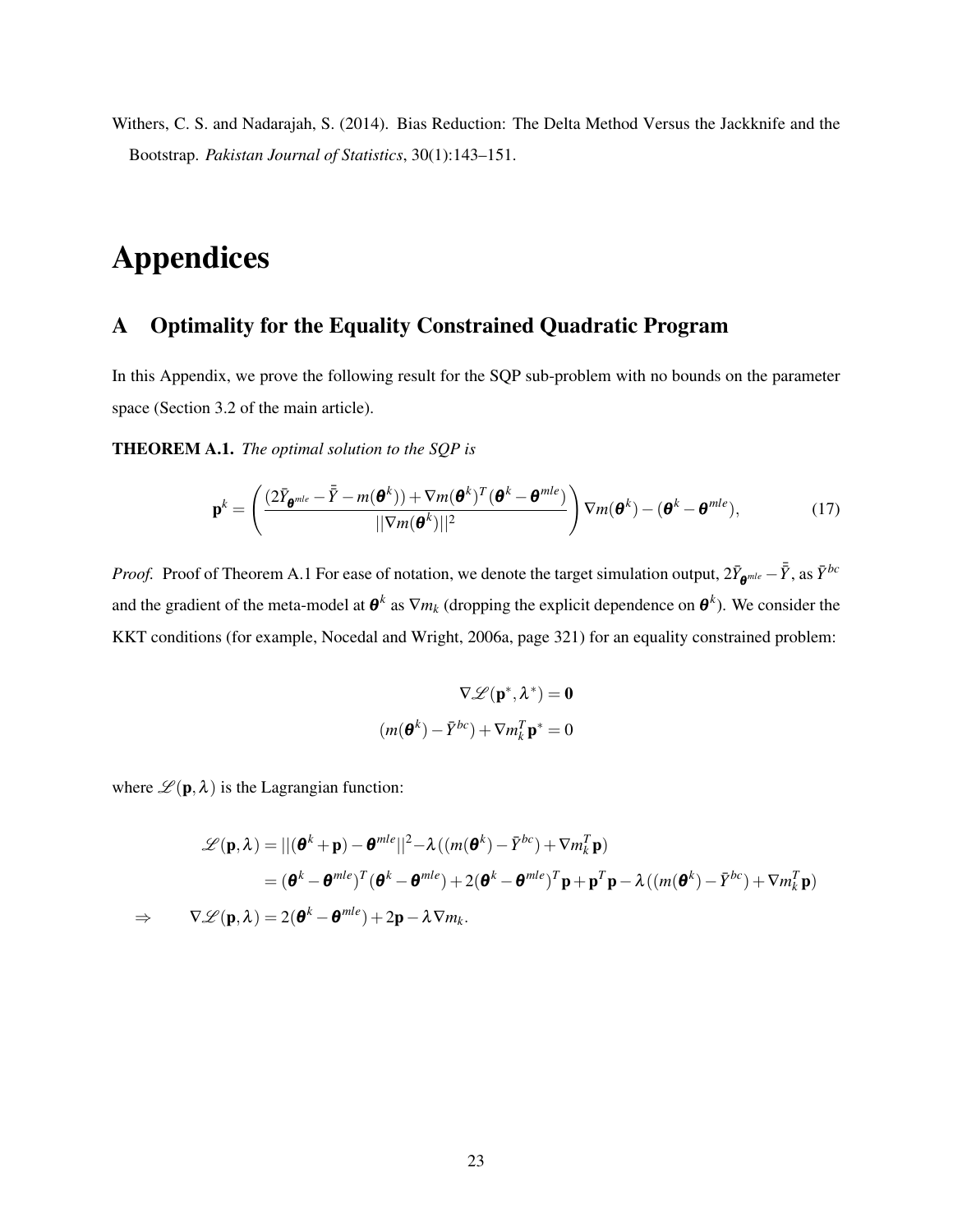Consider the first condition:

$$
\nabla \mathcal{L}(\mathbf{p}^*, \lambda^*) = 2(\mathbf{\theta}^k - \mathbf{\theta}^{mle}) + 2\mathbf{p}^* - \lambda^* \nabla m_k
$$
  
= 2(\mathbf{\theta}^k - \mathbf{\theta}^{mle}) + 2\left(\frac{(\bar{Y}^{bc} - m(\mathbf{\theta}^k)) + \nabla m\_k^T(\mathbf{\theta}^k - \mathbf{\theta}^{mle})}{\|\nabla m\_k\|^2}\right) \nabla m\_k - 2(\mathbf{\theta}^k - \mathbf{\theta}^{mle}) - \lambda^\* \nabla m\_k  
= 2\left(\frac{(\bar{Y}^{bc} - m(\mathbf{\theta}^k)) + \nabla m\_k^T(\mathbf{\theta}^k - \mathbf{\theta}^{mle})}{\|\nabla m\_k\|^2}\right) \nabla m\_k - \lambda^\* \nabla m\_k.

Taking

$$
\lambda^* = 2\left(\frac{(\bar{Y}^{bc} - m(\boldsymbol{\theta}^k)) + \nabla m_k^T(\boldsymbol{\theta}^k - \boldsymbol{\theta}^{mle})}{\lvert\lvert \nabla m_k\rvert\rvert^2}\right)
$$

gives the required condition. Now consider the second condition:

$$
(m(\boldsymbol{\theta}^{k}) - \bar{Y}^{bc}) + \nabla m_{k}^{T} \mathbf{p}^{*}
$$
  
\n
$$
= (m(\boldsymbol{\theta}^{k}) - \bar{Y}^{bc}) + \nabla m_{k}^{T} \left[ \left( \frac{(\bar{Y}^{bc} - m(\boldsymbol{\theta}^{k})) + \nabla m_{k}^{T} (\boldsymbol{\theta}^{k} - \boldsymbol{\theta}^{mle})}{\|\nabla m_{k}\|^{2}} \right) \nabla m_{k} - (\boldsymbol{\theta}^{k} - \boldsymbol{\theta}^{mle}) \right]
$$
  
\n
$$
= (m(\boldsymbol{\theta}^{k}) - \bar{Y}^{bc}) + \left( \frac{(\bar{Y}^{bc} - m(\boldsymbol{\theta}^{k})) + \nabla m_{k}^{T} (\boldsymbol{\theta}^{k} - \boldsymbol{\theta}^{mle})}{\|\nabla m_{k}\|^{2}} \right) \nabla m_{k}^{T} \nabla m_{k} - \nabla m_{k}^{T} (\boldsymbol{\theta}^{k} - \boldsymbol{\theta}^{mle})
$$
  
\n
$$
= (m(\boldsymbol{\theta}^{k}) - \bar{Y}^{bc}) + \bar{Y}^{bc} - m(\boldsymbol{\theta}^{k}) + \nabla m_{k}^{T} (\boldsymbol{\theta}^{k} - \boldsymbol{\theta}^{mle}) - \nabla m_{k}^{T} (\boldsymbol{\theta}^{k} - \boldsymbol{\theta}^{mle})
$$
  
\n
$$
= 0.
$$

So  $p^*$  is feasible and satisfies the KKT conditions. Thus the step given by [\(17\)](#page-22-2) is optimal for the SQP sub-problem.  $\Box$ 

# B Optimality for the Equality and Bound Constrained Quadratic Program

In this Appendix, we consider the SQP sub-problem in which bound constraints exist for some or all of the input parameters (see Section 3.3 of the main article). The algorithm to generate the solution is given in Algorithm [3.](#page-24-0)

<span id="page-23-0"></span>THEOREM B.1. *The solution to the SQP with bound constraints obtained through Algorithm [3](#page-24-0) is optimal.*

*Proof.* Proof of Theorem [B.1](#page-23-0) The step generated by Algorithm [3](#page-24-0) is the sum of the original step from Equation [\(17\)](#page-22-2), plus a series of steps projecting onto the feasible region and moving in the projected gradient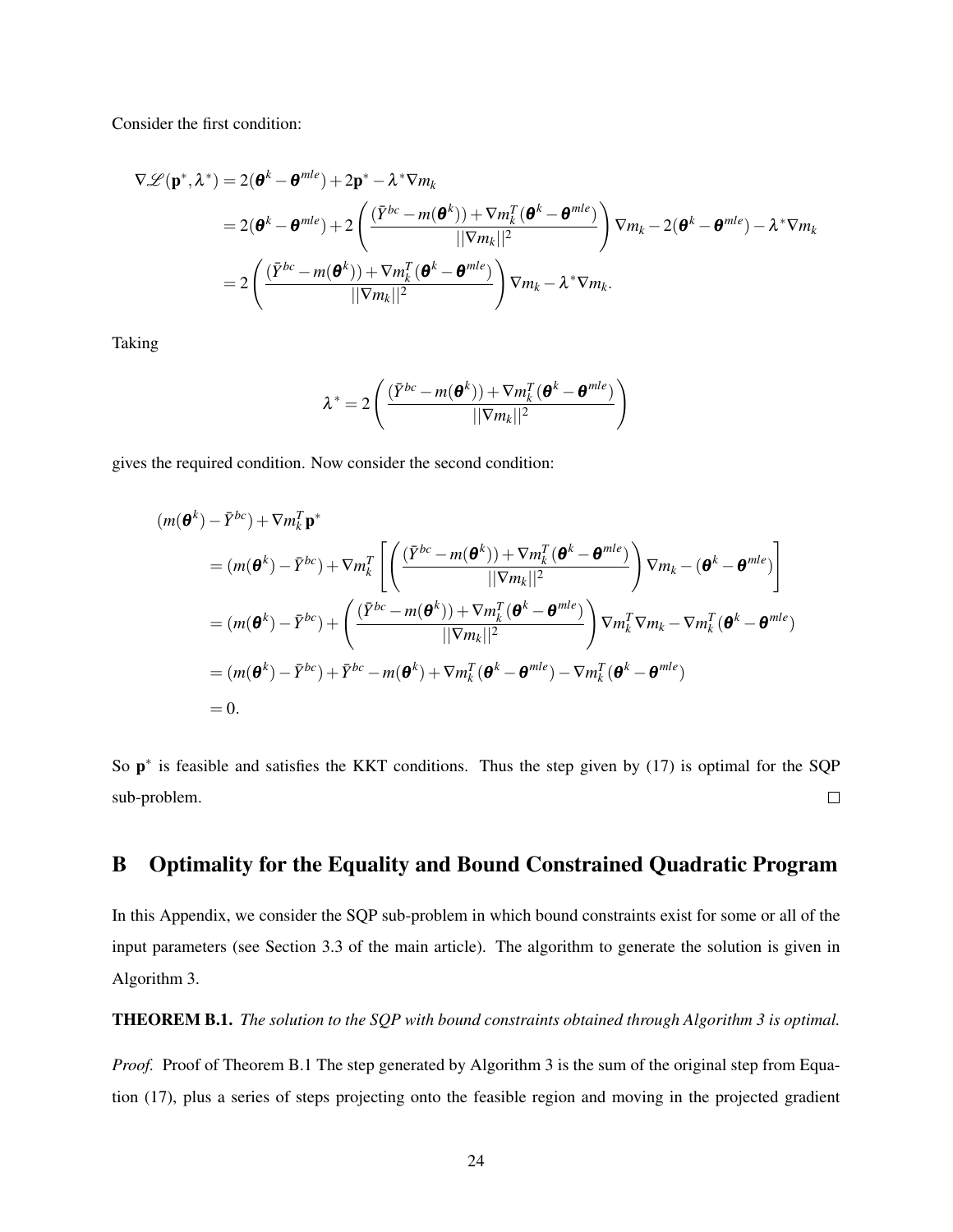#### <span id="page-24-0"></span>Algorithm 3 Projected gradient approach

- 1: Calculate the step  $p^k$  from Equation [\(17\)](#page-22-2)
- 2: Let projected gradient be  $\tilde{\nabla}m(\boldsymbol{\theta}^k) = \nabla m(\boldsymbol{\theta}^k)$
- 3: while  $(\mathbf{\theta}^k + \mathbf{p}^k)$  has infeasible parameters **do**
- 4: Set components of projected gradient,  $\tilde{\nabla}m(\boldsymbol{\theta}^k)$ , corresponding to bound parameters to 0
- 5: Set the infeasible parameters to the boundary of the feasible region  $(L_i \text{ or } U_i)$ , using a correction step **e**, to give new position  $\mathbf{\theta}^{k'}$
- 6: Calculate  $m(\boldsymbol{\theta}^{k'}) = m(\boldsymbol{\theta}^k) + \nabla m(\boldsymbol{\theta}^k)^T(\boldsymbol{\theta}^{k'} \boldsymbol{\theta}^k)$
- 7: Add to the proposed step:

$$
\mathbf{p}^{k} \leftarrow \mathbf{p}^{k} + \mathbf{e} + \frac{(2\bar{Y}_{\mathbf{\Theta}^{mle}} - \bar{\bar{Y}} - m(\mathbf{\Theta}^{k'}))}{||\tilde{\nabla}m(\mathbf{\Theta}^{k})||^{2}} \tilde{\nabla}m(\mathbf{\Theta}^{k})
$$
(18)

## 8: end while 9: **return**  $(\mathbf{\theta}^k + \mathbf{p}^k)$  as the next solution.

direction (the gradient with all components on their respective bounds set to zero). The sequence of steps produces a sequence of solutions  $\boldsymbol{\theta}^{(j)}$ . We define  $\boldsymbol{\theta}^{(0)}$  to be the solution obtained through Equation [\(17\)](#page-22-2).

Suppose that a sequence of  $J > 0$  iterations of Algorithm [3](#page-24-0) are required, each being the projection onto the feasible region followed by a step along the projected gradient direction. For iteration *j*, denote the projected gradient of the linear model as  $\tilde{\nabla}m_k^{(j)}$  $\mathbf{R}_{k}^{(j)}$  and the projections onto the feasible region as  $\mathbf{e}^{(j)}$ . Then the final step made is given by

<span id="page-24-2"></span>
$$
\mathbf{p}^* = \frac{\bar{Y}^{bc} - m(\boldsymbol{\theta}^k) + \nabla m_k^T(\boldsymbol{\theta}^k - \boldsymbol{\theta}^{mle})}{||\nabla m_k||^2} \nabla m_k - (\boldsymbol{\theta}^k - \boldsymbol{\theta}^{mle}) + \sum_{j=1}^J \left[ \mathbf{e}^{(j)} + \frac{\bar{Y}^{bc} - m(\boldsymbol{\theta}^{(j)}_*)}{||\nabla m_k^{(j)}||^2} \tilde{\nabla} m_k^{(j)} \right],
$$
(19)

where the first two terms coming from Equation [\(17\)](#page-22-2) and  $\theta_*^{(j)} = \theta^{(j-1)} + e^{(j)}$  is the projection of  $\theta^{(j-1)}$  onto the feasible parameter space.

The inclusion of bound constraints change the SQP sub-problem to:

$$
\min_{\mathbf{p}} ||(\boldsymbol{\theta}^k + \mathbf{p}) - \boldsymbol{\theta}^{mle}||^2
$$
 (20)

subject to 
$$
m(\boldsymbol{\theta}^k) + \nabla m_k^T \mathbf{p} = \bar{Y}^{bc}
$$
 (21)

<span id="page-24-1"></span>
$$
\theta_i^k + p_i \ge L_i \qquad \forall i \in \mathcal{I}_L \tag{22}
$$

$$
\theta_i^k + p_i \le U_i \qquad \forall i \in \mathcal{I}_U. \tag{23}
$$

The construction of  $p^*$  using the correction terms  $e^{(j)}$  means that it satisfies the inequality constraints.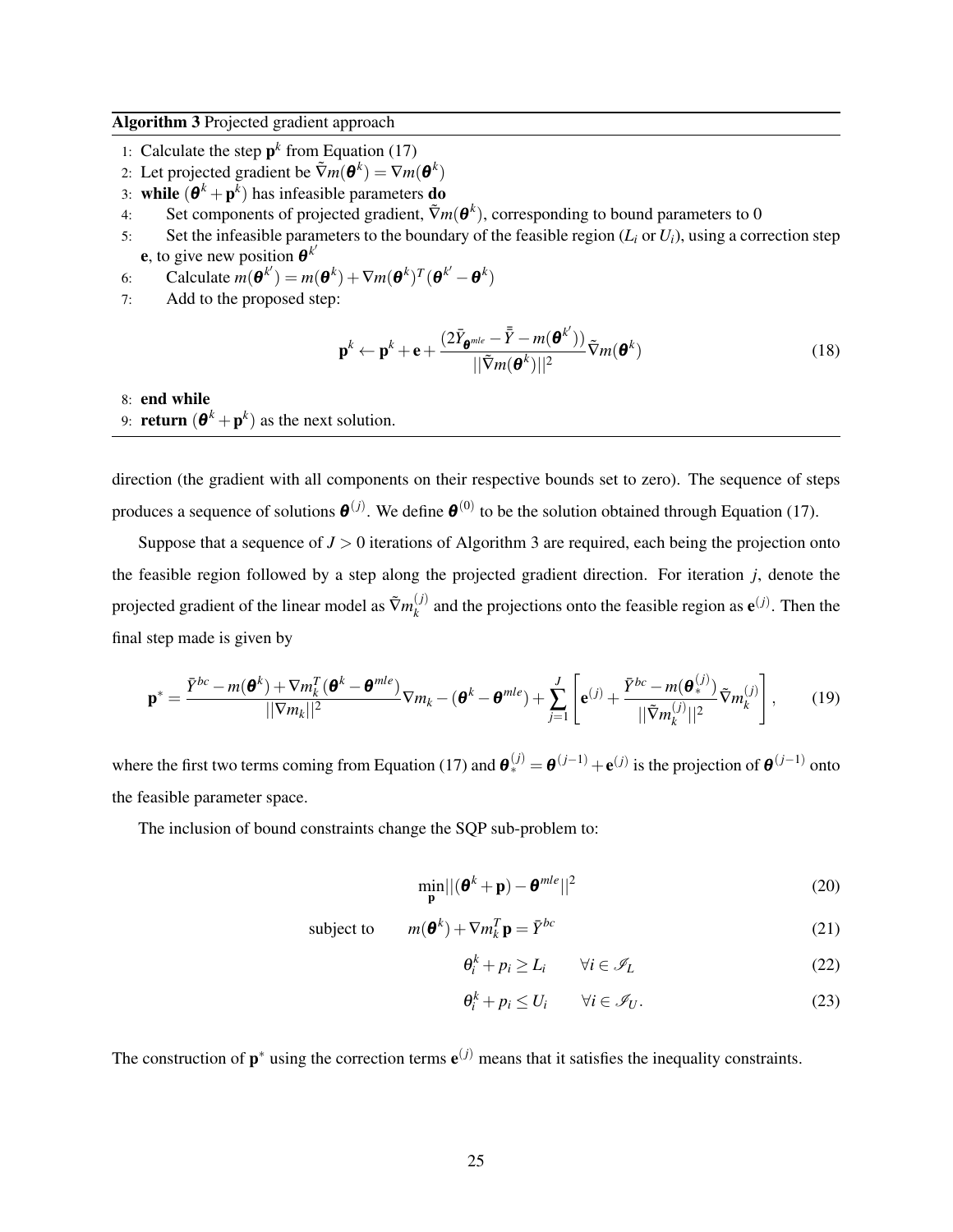Now consider the bias constraint:

$$
m(\boldsymbol{\theta}^{k}) + \nabla m_{k}^{T} \mathbf{p}^{*}
$$
\n
$$
= m(\boldsymbol{\theta}^{k}) + \frac{\bar{Y}^{bc} - m(\boldsymbol{\theta}^{k}) + \nabla m_{k}^{T}(\boldsymbol{\theta}^{k} - \boldsymbol{\theta}^{mle})}{||\nabla m_{k}||^{2}} \nabla m_{k}^{T} \nabla m_{k} - \nabla m_{k}^{T}(\boldsymbol{\theta}^{k} - \boldsymbol{\theta}^{mle}) + \nabla m_{k}^{T} \sum_{j=1}^{J} \left[ \mathbf{e}^{(j)} + \frac{\bar{Y}^{bc} - m(\boldsymbol{\theta}^{(j)}_{*})}{||\nabla m_{k}^{(j)}||^{2}} \tilde{\nabla} m_{k}^{(j)} \right]
$$
\n
$$
= m(\boldsymbol{\theta}^{k}) + \bar{Y}^{bc} - m(\boldsymbol{\theta}^{k}) + \nabla m_{k}^{T}(\boldsymbol{\theta}^{k} - \boldsymbol{\theta}^{mle}) - \nabla m_{k}^{T}(\boldsymbol{\theta}^{k} - \boldsymbol{\theta}^{mle}) + \sum_{j=1}^{J} \left[ \nabla m_{k}^{T} \mathbf{e}^{(j)} + \frac{\bar{Y}^{bc} - m(\boldsymbol{\theta}^{(j)}_{*})}{||\nabla m_{k}^{(j)}||^{2}} \nabla m_{k}^{T} \tilde{\nabla} m_{k}^{(j)} \right]
$$
\n
$$
= \bar{Y}^{bc} + \sum_{j=1}^{J} \left[ \nabla m_{k}^{T} \mathbf{e}^{(j)} + \bar{Y}^{bc} - m(\boldsymbol{\theta}^{(j)}_{*}) \right].
$$

The last equality uses the fact that  $\nabla m_k^T \tilde{\nabla} m_k^{(j)} = ||\tilde{\nabla} m_k^{(j)}||$  $\vert k^{(j)} \vert \vert^2$  because  $\tilde{\nabla}m_k^{(j)}$  $\binom{U}{k}$  only differs from  $\nabla m_k$  in the components that are zero in  $\tilde{\nabla}m_k^{(j)}$  $\mathbf{e}^{(j)}$ . Now note that  $\mathbf{\theta}^{(j)}_*$  is the result of moving  $\mathbf{e}^{(j)}$  from the "unbiased" but infeasible  $\boldsymbol{\theta}^{(j-1)}$  (this is because the solution from the previous iteration must satisfy [\(21\)](#page-24-1)). Therefore:

<span id="page-25-0"></span>
$$
m(\boldsymbol{\theta}_{*}^{(j)}) = m(\boldsymbol{\theta}^{(j-1)}) + \nabla m_{k}^{T} \mathbf{e}^{(j)} = \bar{Y}^{bc} + \nabla m_{k}^{T} \mathbf{e}^{(j)}.
$$
 (24)

Substituting this in gives:

$$
m(\boldsymbol{\theta}^k) + \nabla m_k^T \mathbf{p}^* = \bar{Y}^{bc} + \sum_{j=1}^J \left[ \nabla m_k^T \mathbf{e}^{(j)} + \bar{Y}^{bc} - \bar{Y}^{bc} - \nabla m_k^T \mathbf{e}^{(j)} \right] = \bar{Y}^{bc},
$$

Thus the new step is feasible.

Including the bound constraints, the Lagrangian becomes:

$$
\mathscr{L}(\mathbf{p},\lambda,\boldsymbol{\mu}^{L},\boldsymbol{\mu}^{U}) = ||(\boldsymbol{\theta}^{k}+\mathbf{p})-\boldsymbol{\theta}^{mle}||^{2}-\lambda\left(m(\boldsymbol{\theta}^{k})+\nabla m_{k}^{T}\mathbf{p}-\bar{Y}^{bc}\right)-\sum_{i\in\mathscr{I}_{L}}\mu_{i}^{L}(\theta_{i}^{k}+p_{i}-L_{i})-\sum_{i\in\mathscr{I}_{U}}\mu_{i}^{U}(U_{i}-\theta_{i}^{k}-p_{i})
$$

with gradient

$$
\nabla \mathcal{L}(\mathbf{p}, \lambda, \boldsymbol{\mu}^L, \boldsymbol{\mu}^U) = 2(\boldsymbol{\theta}^k - \boldsymbol{\theta}^{mle}) + 2\mathbf{p} - \lambda \nabla m_k - \boldsymbol{\mu}^L + \boldsymbol{\mu}^U.
$$
 (25)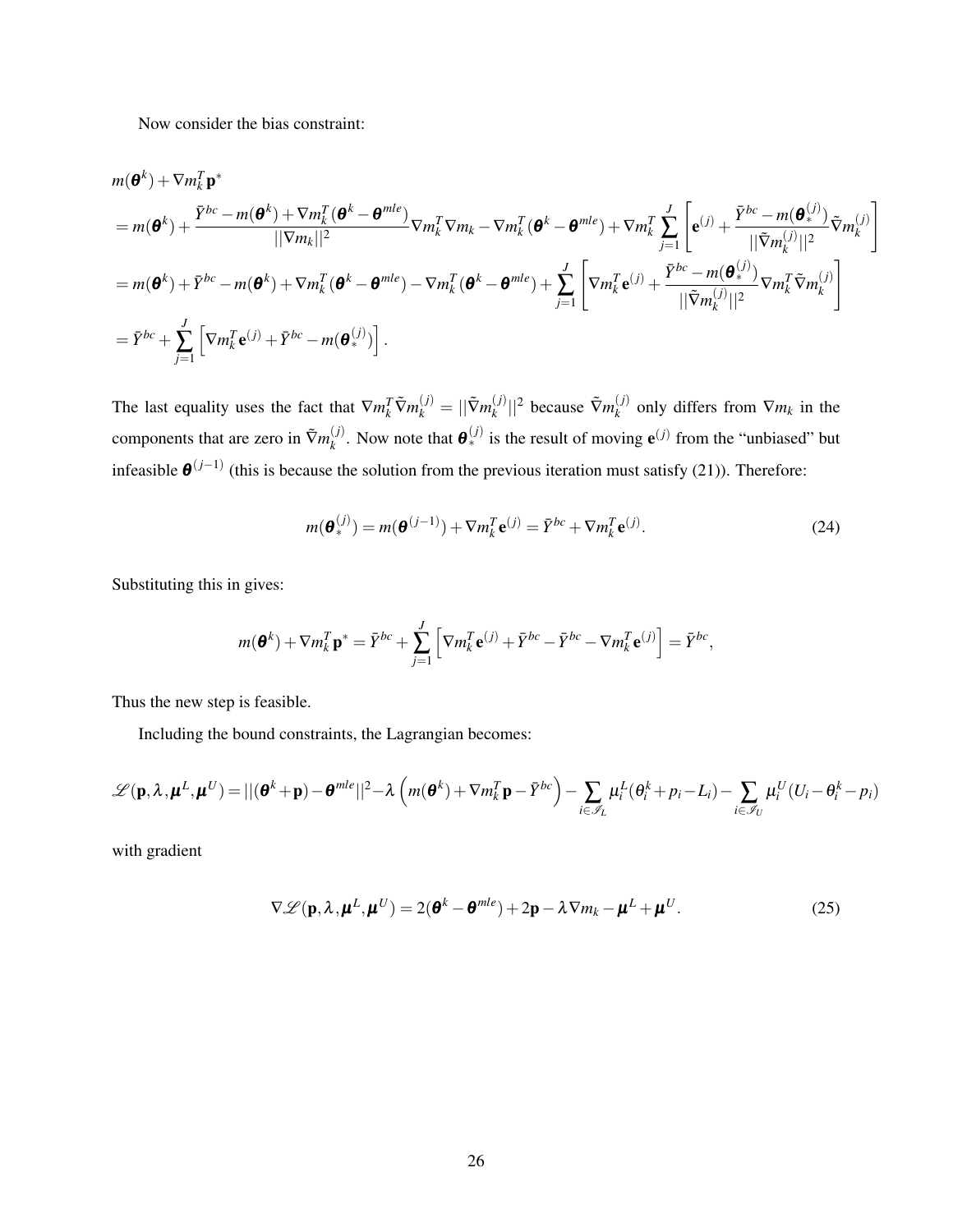At the proposed step, Equation [\(19\)](#page-24-2):

<span id="page-26-0"></span>
$$
\nabla \mathcal{L}(\mathbf{p}^*, \lambda, \boldsymbol{\mu}^L, \boldsymbol{\mu}^U)
$$
  
=  $2(\boldsymbol{\theta}^k - \boldsymbol{\theta}^{mle}) + 2\left(\frac{\bar{Y}^{bc} - m(\boldsymbol{\theta}^k) + \nabla m_k^T(\boldsymbol{\theta}^k - \boldsymbol{\theta}^{mle})}{\|\nabla m_k\|^2}\right) \nabla m_k - 2(\boldsymbol{\theta}^k - \boldsymbol{\theta}^{mle}) + 2\sum_{j=1}^J \left[\mathbf{e}^{(j)} + \frac{\bar{Y}^{bc} - m(\boldsymbol{\theta}^{(j)}_*)}{\|\nabla m_k^{\left(j\right)}\|^2} \tilde{\nabla} m_k^{\left(j\right)}\right] \n- \lambda \nabla m_k - \boldsymbol{\mu}^L + \boldsymbol{\mu}^U$   
=  $2\left(\frac{\bar{Y}^{bc} - m(\boldsymbol{\theta}^k) + \nabla m_k^T(\boldsymbol{\theta}^k - \boldsymbol{\theta}^{mle})}{\|\nabla m_k\|^2}\right) \nabla m_k + 2\sum_{j=1}^J \left[\mathbf{e}^{(j)} - \frac{\nabla m_k^T \mathbf{e}^{(j)}}{\|\nabla m_k^{\left(j\right)}\|^2} \tilde{\nabla} m_k^{\left(j\right)}\right] - \lambda \nabla m_k - \boldsymbol{\mu}^L + \boldsymbol{\mu}^U.$  (26)

where the final equality uses Equation [\(24\)](#page-25-0).

Consider the quantity  $\nabla m_k^T \mathbf{e}^{(j)}$ . Note that  $e_i^{(j)}$  $i_j^{(j)}$  is either 0 or in the opposite direction of  $p_i^*$ , as otherwise there would be no need to correct. If  $m(\theta^k)$  is less than  $\bar{Y}^{bc}$ , then  $p_i^*$  will be in the same direction as  $(\nabla m_k)_i$ , as the search seeks to increase the output. Thus,  $(\nabla m_k)_i e_i^{(j)} \leq 0$  for all components, and so  $\nabla m_k^T \mathbf{e}^{(j)} \leq 0$ . Similarly, if  $m(\boldsymbol{\theta}^k)$  is greater than  $\bar{Y}^{bc}$ ,  $(\nabla m_k)_i e_i^{(j)} \ge 0$ , so  $\nabla m_k^T \mathbf{e}^{(j)} \ge 0$ .

Let us consider Equation [\(26\)](#page-26-0) componentwise, based on whether the component is on a lower or upper boundary, or unconstrained at the point  $\theta^k + p^*$ . First consider an unconstrained component, *i*. In this case,  $e_i^{(j)} = 0$  for all *j* and the component of the projected gradient remains unchanged, i.e. ( $\tilde{\nabla}m_k^{(j)}$  $\binom{y}{k}$ *i* =  $(\nabla m_k)_i$  for all *j*. Furthermore, through the complementary slackness criterion,  $\mu_i^L = \mu_i^U = 0$ . Therefore:

$$
\nabla \mathcal{L}(\mathbf{p}^*, \lambda, \boldsymbol{\mu}^L, \boldsymbol{\mu}^U)_i = 2 \left( \frac{\bar{Y}^{bc} - m(\boldsymbol{\theta}^k) + \nabla m_k^T(\boldsymbol{\theta}^k - \boldsymbol{\theta}^{mle})}{||\nabla m_k||^2} \right) (\nabla m_k)_i - 2 \sum_{j=1}^J \left[ \frac{\nabla m_k^T \mathbf{e}^{(j)}}{||\nabla m_k^U||^2} \right] (\nabla m_k)_i - \lambda (\nabla m_k)_i
$$

$$
= \left\{ 2 \left( \frac{\bar{Y}^{bc} - m(\boldsymbol{\theta}^k) + \nabla m_k^T(\boldsymbol{\theta}^k - \boldsymbol{\theta}^{mle})}{||\nabla m_k||^2} \right) - 2 \sum_{j=1}^J \left[ \frac{\nabla m_k^T \mathbf{e}^{(j)}}{||\nabla m_k^U||^2} \right] - \lambda \right\} (\nabla m_k)_i.
$$

Thus taking

<span id="page-26-1"></span>
$$
\lambda^* = 2\left(\frac{\bar{Y}^{bc} - m(\boldsymbol{\theta}^k) + \nabla m_k^T(\boldsymbol{\theta}^k - \boldsymbol{\theta}^{mle})}{\|\nabla m_k\|^2}\right) - 2\sum_{j=1}^J \left[\frac{\nabla m_k^T \mathbf{e}^{(j)}}{\|\tilde{\nabla} m_k^{(j)}\|^2}\right]
$$
(27)

leaves all free components satisfying  $\nabla \mathcal{L}(\mathbf{p}^*, \lambda^*, \boldsymbol{\mu}^L, \boldsymbol{\mu}^U)_i = 0.$ 

Now consider a component, *i*, of  $\theta^k + p^*$  that sits on its lower bound. Then  $p_i^* \le 0$  and  $\mu_i^U = 0$  by complementary slackness. Suppose that it was free until iteration *J<sub>i</sub>*. Then  $e_i^{(J_i)} > 0$  and  $e_i^{(j)} = 0$  for  $j \neq J_i$ and:

$$
(\tilde{\nabla}m_k^{(j)})_i = \begin{cases} (\nabla m_k)_i & j < J_i \\ 0 & j \ge J_i. \end{cases}
$$